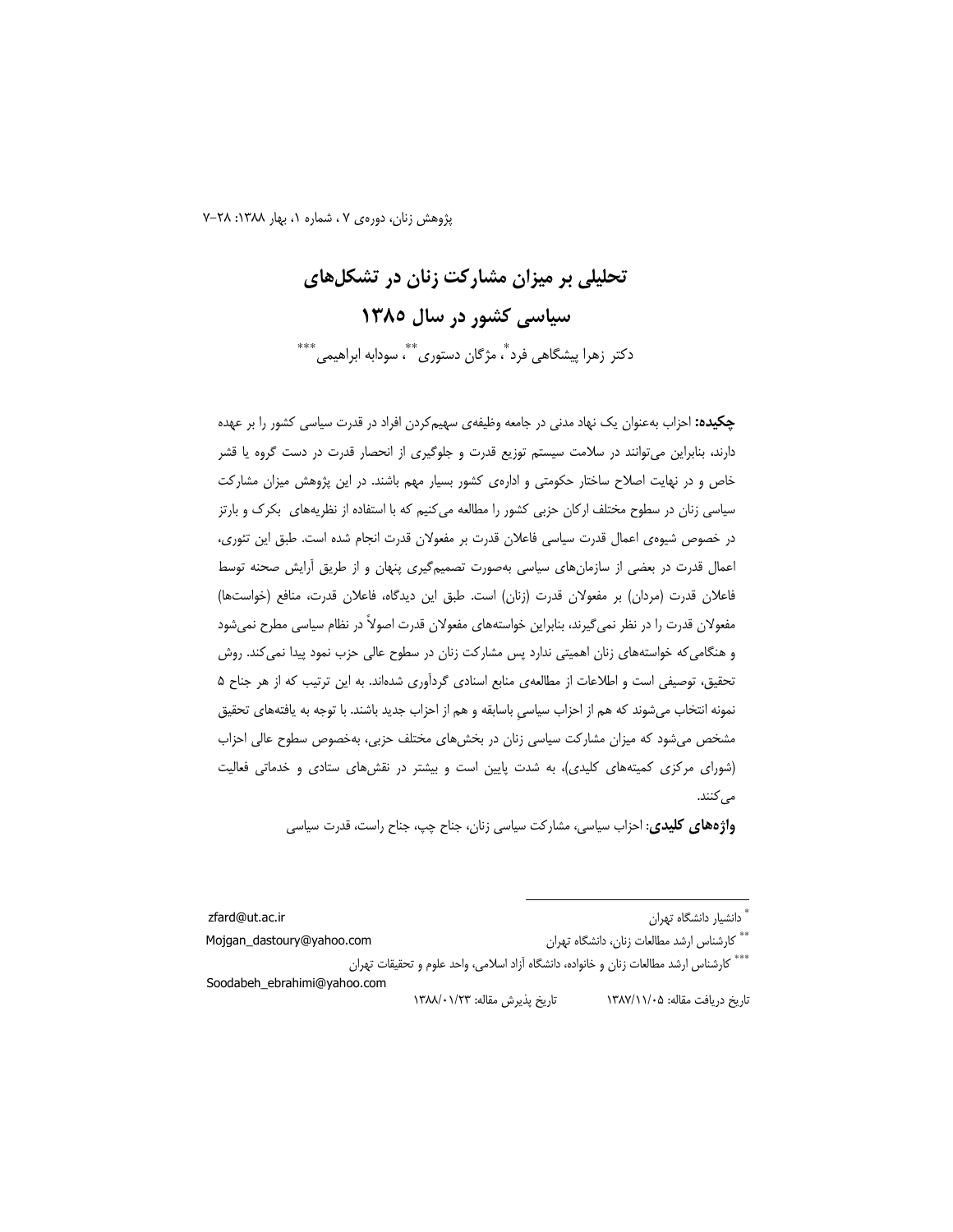## مقدمه

وظیفهی احزاب بهعنوان یک نهاد مدنی در جامعه را شاید بتوان سهیم کردن تمام افراد در قدرت سیاسی آن جامعه دانست، بدین صورت روند قانون مندی برای دست یابی افراد جامعه به قدرت سیاسی فراهم و قدرت سیاسی از حالت انحصاری برای گروه یا قشری خاص خارج میشود. از طرفی، احزاب شش فرد مستعد را تعليم و پرورش مي دهند و به مردم معرفي مي كنند تا اگر مردم صلاحيت آن ها را با انتخابات تأييد كردند به مناصب عالی حکومتی برسند. به این ترتیب، مسئولیتها و اختیارات بر اساس توان0مندی افراد و شایستهسالاری توزیع میشود نه از طریق قشری گری یا نسبتهای خویشاوندی. در واقع اهمیت جای گاه احزاب به لحاظ نقشی است که میتوانند در سلامت سیستم توزیع قدرت و جلوگیری از انحصار قدرت در دست گروه یا قشری خاص و در نهایت، اصلاح ساختار حکومتی و ادارهی کشور داشته باشند. در واقع احزاب برای تمام استعدادهای نهفته و نیروهای کارآمد و دل سوز فرصت بهدست گرفتن مسئولیت را فراهم می کنند (شادلو، ۱۳۷۹: ۱۶). پس از پیروزی انقلاب اسلامی، بهعلت ناآرامیها و بحرانِهای اجتماعی و سیاسی موجود، فعالیتهای سیاسی گروهها و جناحهای سیاسی در سال ۱۳۶۰ کمرنگ شد. گرچه در اصل ۲۶ قانون اساسی کشور در مورد آزادی گروهها و احزاب صریحاً قید شده است که احزاب، جمعیتها، انجمنهای سیاسی و صنفی، انجمنهای اسلامی یا اقلیتهای دینی شناختهشده آزادند مشروط به این که اصول استقلال، آزادی، وحدت ملی، موازین اسلامی و اساسی جمهوری اسلامی را نقض نکنند و هیچ کس را نمیتوان از شرکت در آنها منع یا به شرکت در یکی از آنها مجبور کرد. اما تا آنزمان به فعالیت احزاب بهعنوان یک فعالیت مهم اجتماعی توجه نشد. پس از جنگ تحمیلی نیز شروع دوران بازسازی خرابیهای ناشی از جنگ بود و کمتر به مسایل سیاسی پرداخته میشد. در نیمهی دوم سال ۱۳۷۵، به توسعهی سیاسی توجه شد و بستر برای شروع فعالیت جدی و گستردهی احزاب و گروهها در کشور فراهم شد و دهها جمعیت صنفی، گروه، حزب و تشکل موفق به اخذ مجوز از وزارت کشور شدند.

#### طرح مسئله

با آن که زنان حداقل نیمی از رأیدهندگان در همهی کشورها را به خود اختصاص میدهند، اما حضورشان در میان نامزدهای احراز مناصب عالی و دولتی همچنان پایین است. توانایی زنان برای عهدهدار شدن مشاغل سیاسی با حضور و قدرت انان در احزاب سیاسی ارتباطی تنگاتنگ دارد. از سوی دیگر هرچه در سیستمهای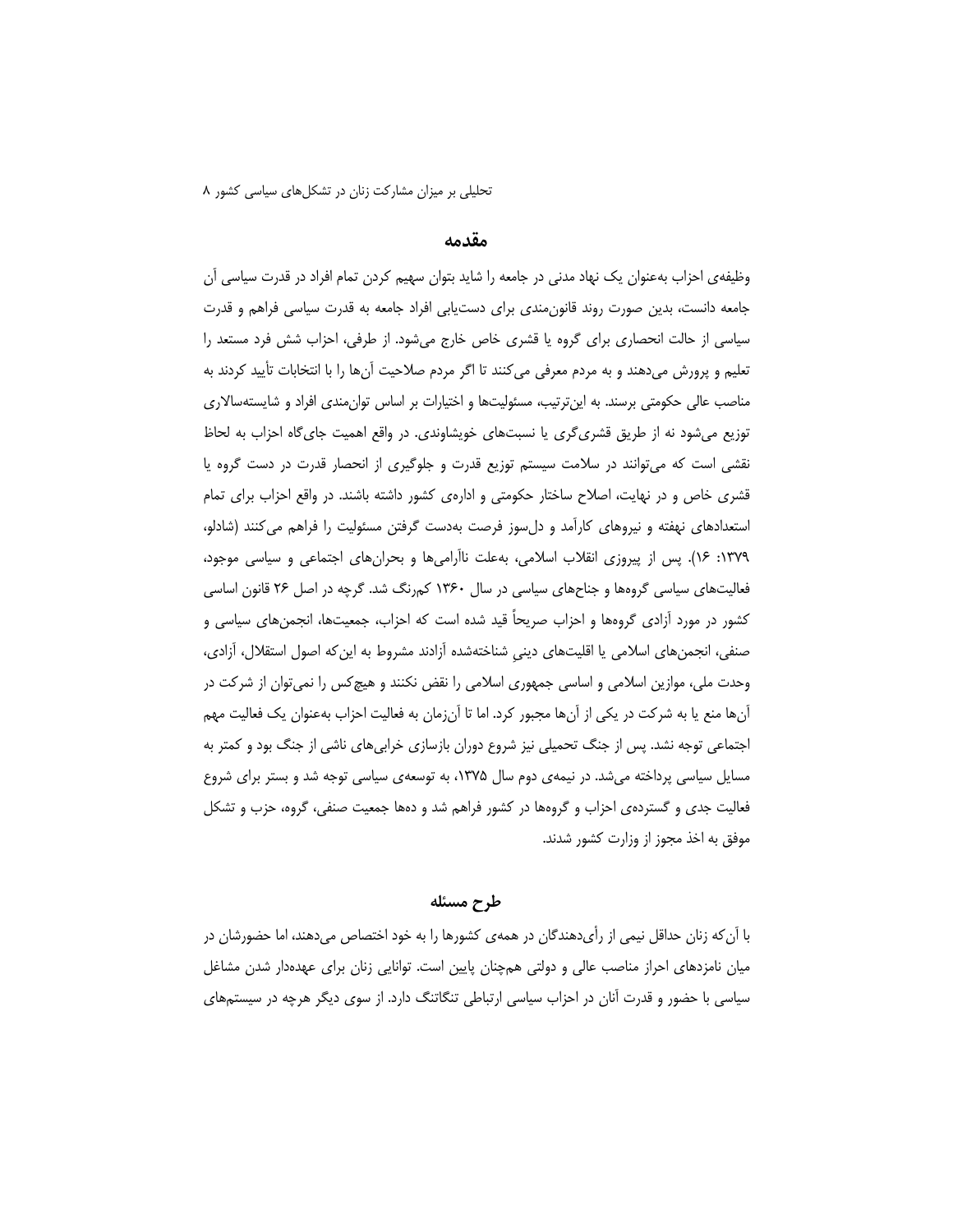سیاسی، چه در احزاب و چه در سیستمهای رسمی دولتی، به رأس هرم قدرت نزدیک میشویم نسبت زنان بهنحوی چشم گیر کاهش می بابد. آن چه در مورد ارقام مشارکت زنان در سطوح بالاتر سازمان های سیاسی شگفتآور است فقدان این نمایندگی نیست، بلکه کندی در دگرگونی امور است (گیدنز، ۱۳۷۲: ۳۶۲). در جوامع دمکراتیک الگوی مشارکت زنان در سیستم رسمی ملی تابعی از الگوی مشارکت آنها در احزاب سیاسی است. تحقیق جهانی سال ۱۹۹۴ در مورد نقش زنان در توسعه، سه عامل سلطهی فرهنگ مدیریتی مردانه، استمرار تأثیر فعلی تبعیضهای گذشته و فقدان شناخت سهم بالقوه و بالفعل زنان در مدیریت کشور را علت ضعف مشارکت زنان در سطح تصمیمگیری میداند. بهعلاوه، عاملی دیگر که همچون سقف شیشهای<sup>\</sup> یا مانعی نامریی و غیرقابل گذر ضدِ مشارکت حرفهای زنان عمل می¢ند، ناشی از شرایط کاری متعصبانه و فرهنگ سنتی مردانه است (زن روز، ۱۳۷۶: ۱۰).

در احزاب کشورهای اروپایی که در آغاز قرن بیستم یا حتی قبل از آن شروع به فعالیت کردند، اصولاً این اصل در فضای اعتقادی احزاب حاکم بود که زنان نباید وارد پستهای حزبی شوند و آندسته از احزاب هم که بهصورت ظاهری درهایشان بر روی زنان باز بود اغلب در امور سیاسی که به زنان واگذار میشد مقاوم و ستیزمجو بودند و همین امر سبب گریز زنان میشد. بنابراین زنان برای پی¢یری مطالبات خود ناگزیر بودند با نادیده گرفتن احزاب و در سازمانهای جداگانه، سیستمهای سیاسی رسمی را تحت فشار قرار دهند. اما از اواخر دههی ۷۰ و اوایل دههی ۸۰، زنان در جریان جنبش های فمینیستی دریافتند که برای تنظیم مجدد دستورالعملهای سیاسی یا توسعهی أنها باید وارد سیستم رسمی سیاست شوند چون با پیوستن به ساختارهای سیاسی احزاب می توانند به شکلی مؤثرتر رهبران را برای پرداختن به موضوعهای زنان تحت فشار قرار دهند و حضور در هیئت حزب حاکم این امکان را فراهم میکند که مشکلات زنان و مسایل اًنها بهطور مستقیم و زیر نظر رهبر حزب، مطرح و برطرف شود. پس تعدادی زیاد از زنان در جریان جنبش فمینیستی وارد فعالیتهای سیاسی شدند و تصمیم گرفتند تا با راهیابی به ساختاره حزب آن را از درون دگرگون کنند. و حتی در کشورهایی مانند کشورهای اسکاندیناوی که بیشترین تغییرها و اصلاحات را در راستای اهداف زنان بهوجود آورند، از همان ابتدا قصد داشتند تا به ساختارهای احزاب وارد شوند و این استراتژی از سال ۱۹۶۷ قابل مشاهده بود (هنیگ و هنیگ، ۱۳۸۴: ۷۷).

<sup>1</sup>. Glass Ceiling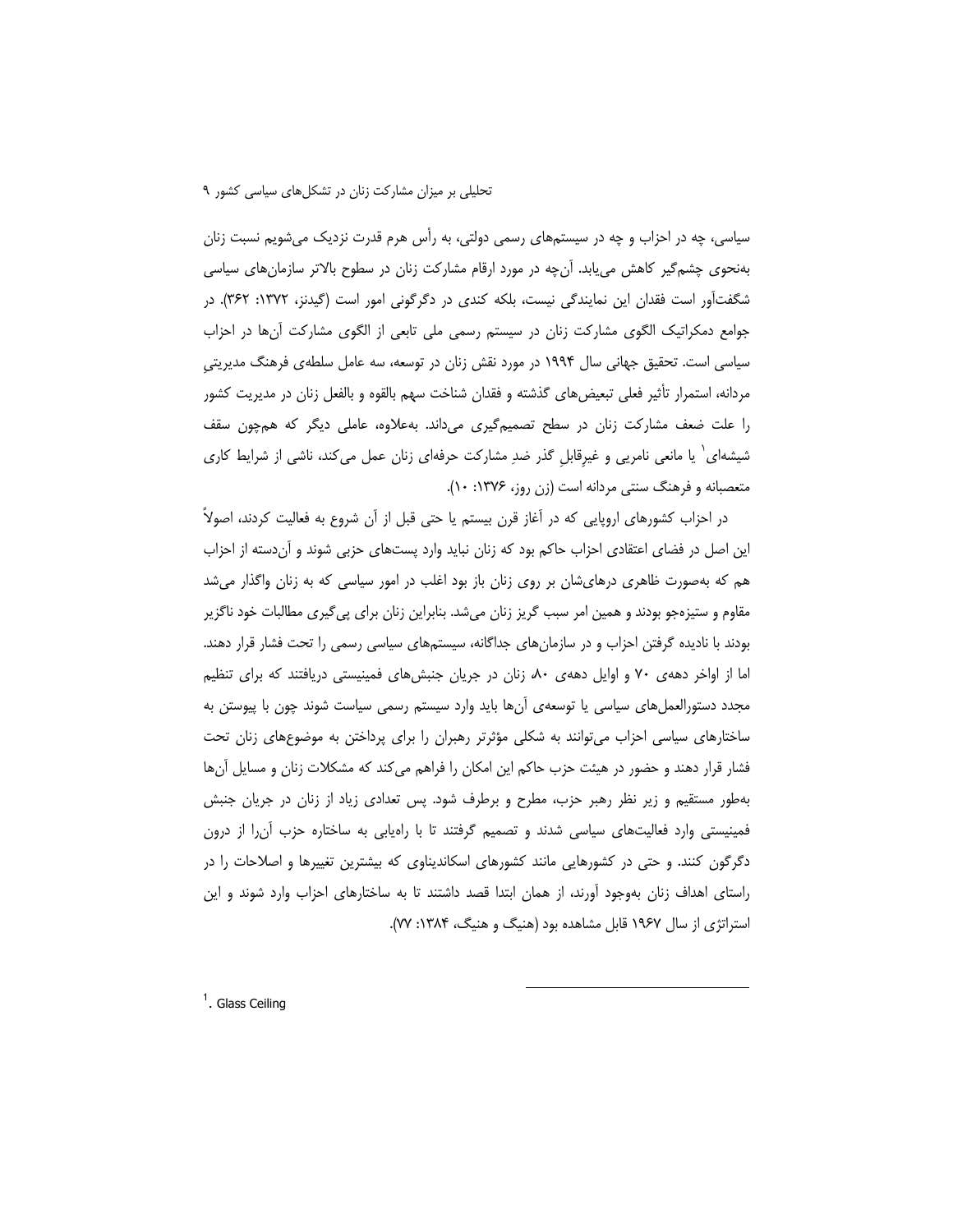بهنظر می رسد که زنان در ایران بیشتر تمایل دارند خود را از مباحث سیاسی دور نگاه دارند و برای تحقق مطالباتشان کمتر به کانالهای سیاسی توجه میکنند. اما چون احزاب، محافظ درهای ورودی سیستمهای سیاسی و تصمیمگیری در سطح کلان هستند حضور جدیتر و اساسیتر زنان در احزاب، راەبردى مؤثرتر براى تحقق اهداف عدالتخواهانه شود.

بههر حال آنچه که با عنوان حزب در کشور به چشم میخورد تراکم مردان در احزاب سیاسی کشور است که در سطوح مختلف فعالیتهایی را در راستای اهداف و کسب قدرت سیاسی انجام میدهند. بنابراین بهوضوح میتوان دید که زنان و مطالبات آنان در جریان اصلی احزاب نقشی شایسته ندارند. از آنجا که احزاب باید سرچشمهی ورود به بطن سیاست کشور باشند بنابراین حضور زنان بهعنوان اعضای حزب مهم است. به همین دلیل تعادل جنسیتی در سطوح عالی احزاب (کمیتهها) و مشارکت بیشتر زنان در کنار مردان در تصمیمگیریها و تفویض اختیار به زنان در احزاب سیاسی کشور حایز اهمیت است. دربارهی اهمیت مشارکت زنان در امور سیاسی و اجتماعی امام خمینی (قدس سره) میفرمایند: «همان طور که مردها باید در امور سیاسی دخالت کنند و جامعه ی خودشان را حفظ کنند، زنها هم باید دخالت کنند و جامعهی خود را حفظ کنند. زنها هم باید در فعالیتهای اجتماعی و سیاسی همدوش مردها باشند» (نظری، ۱۳۸۳: ۵).

بهطور كلي مي توان سؤال هاي تحقيق حاضر را بهصورت زير بيان كرد:

- \_ أيا درصد حضور زنان در سطوح بالاي احزاب (شوراي مركزي و كميتههاي كليدي) با تعداد كلي زنان عضو احزاب تناسب دارد؟
- \_ آیا درصد حضور زنان در سطوح بالای احزاب (شورای مرکزی وکمیتههای کلیدی) در جناحهای چپ و راست متفاوت است؟
- \_ أيا احزاب تازەتأسيس نسبت به حضور زنان در رأس اركان حزب نسبت به احزاب قديميتر حساسيتي بیشتر دارند؟

## مبانی نظری

با آن که زنان حداقل نیمی از رأیدهندگان در همهی کشورها را به خود اختصاص میدهند و حق رأی را در بیشتر کشورها بهدست آوردهاند، اما حضورشان در میان نامزدهای احراز مناصب دولتی بسیار اندک است. شاید کنترل و استیلای مردان بر سازمانهای سیاسی آنها را از صحنه خارج می کند، اغلب دیده میشود که در سلسلهمراتب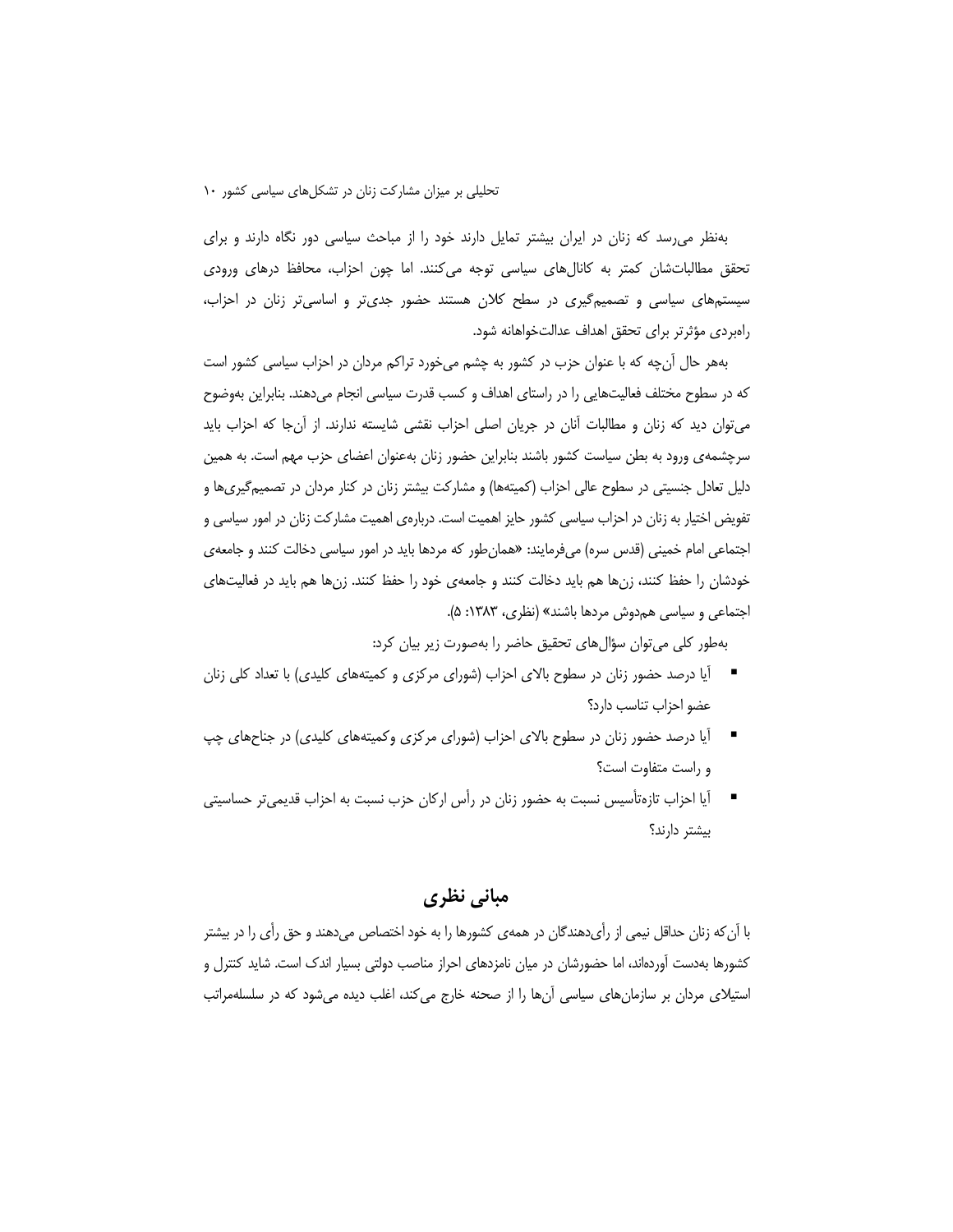قدرت سیاسی در حزب، هرچه بهسمت بالای هرم نزدیک میشویم تعداد زنان کم و کمتر میشود و پستهای قدرتمند بهطور قابل ملاحظهای همچنان در دست مردان است. این ایده «حاشیهرانی سلسلهمراتبی»<sup>۲</sup> یا «قانون افزایش بی¤ناسب»<sup>۲</sup> نامیده میشود زیرا نهتنها نقش سیاسی زنان کم است، بلکه هرچه به قلب قدرت سیاسی حزب نزديک مي شويم اين نقش ضعيفتر مي شود (هنيگ و هنيگ، ۱۳۸۴: ۹۶).

بنابراین در مطالعهی میزان مشارکت زنان در احزاب سیاسی کشور چهارچوب مفهومی این تحقیق را فرانظریهی مدارهای قدرت شکل میدهند. دلیل انتخاب هم آن است که فرانظریهی مدارهای قدرت ضمن پوشش دیدگاههای چندبُعدی قدرت، گلوگاههای استراتژیک مقررات اجتماعی بر پایهی شرایط اجتماعی و انضباط فرهنگی و مناسبتهای اجتماعی و بازخورد متقابل آنها با یکدیگر در عرصهی اعمال قدرت آشکار و پنهان، واقعی و کاذب را مورد تأمل خاص قرار میدهند. طبق دیدگاه وبر قدرت، تحمیل ارادهی یک فرد بر رفتار دیگری می باشد (وبر ٔ ۱۹۵۴: ۳۲۳).

با توجه به این تعریف، انواع قدرتی که از این چشمانداز قابل دریافت هستند شامل قدرت کیفردهنده و قدرت پاداشدهنده و قدرت شرطی است. قدرت کیفردهنده با ایراد یا تهدید به عواقب وخیم موفق به جلب تسلیم میشود. بهعکس، قدرت پاداشدهنده با دادن پاداش مثبت و با دادن چیزی باارزش به کسی که تسلیم می شود، او را به اطاعت وادار می کند. قدرت شرطی با تغییر اعتقاد فرد اعمال می شود (گالبرایت، ۱۳۷۱: ۱۱). بنابراین قدرت کیفردهنده و قدرت پاداشدهنده مریی و عینیاند و قدرت شرطی ذهنی است. از دیدگاه وبر سه منبع موجب دسترسی به قدرت میشود که عبارتند از: شخصیت، مالکیت و سازمان. در این میان، سازمان و از آن جمله سازمانی که حکومت مظهر آن است، منبع غایی کل قدرت است (لیندبلوم ْ، ۱۹۷۷: ۲۶).

در مجموع، ابعاد پیچیدهی قدرت سبب شد تا اندیشءندان اجتماعی وجوه آنرا تحلیل و نهایتاً در مورد سطوح نگرش به این پدیدهی اجتماعی در فرانظریهی قدرت تعمق کنند. چهرهی اول قدرت که رابرت دال<sup>۶</sup> از زاویهی رفتارشناسی به آن می نگرد رابطهای آگاهانه و تأمل شده است که در آن یک طرف می تواند عملی را به شیوهای انجام دهد که واکنش های طرف دیگر را کنترل کند (دال، ۱۹۵۶: ۱۳). بهعبارت دیگر، منظور

Hierarchical Marginalisation

The law of Increasing Disproportion

 $4.$  Weber, M

 $<sup>5</sup>$ . Lom, B.D. Lind</sup>

<sup>&</sup>lt;sup>6</sup>. Dahl, Rabert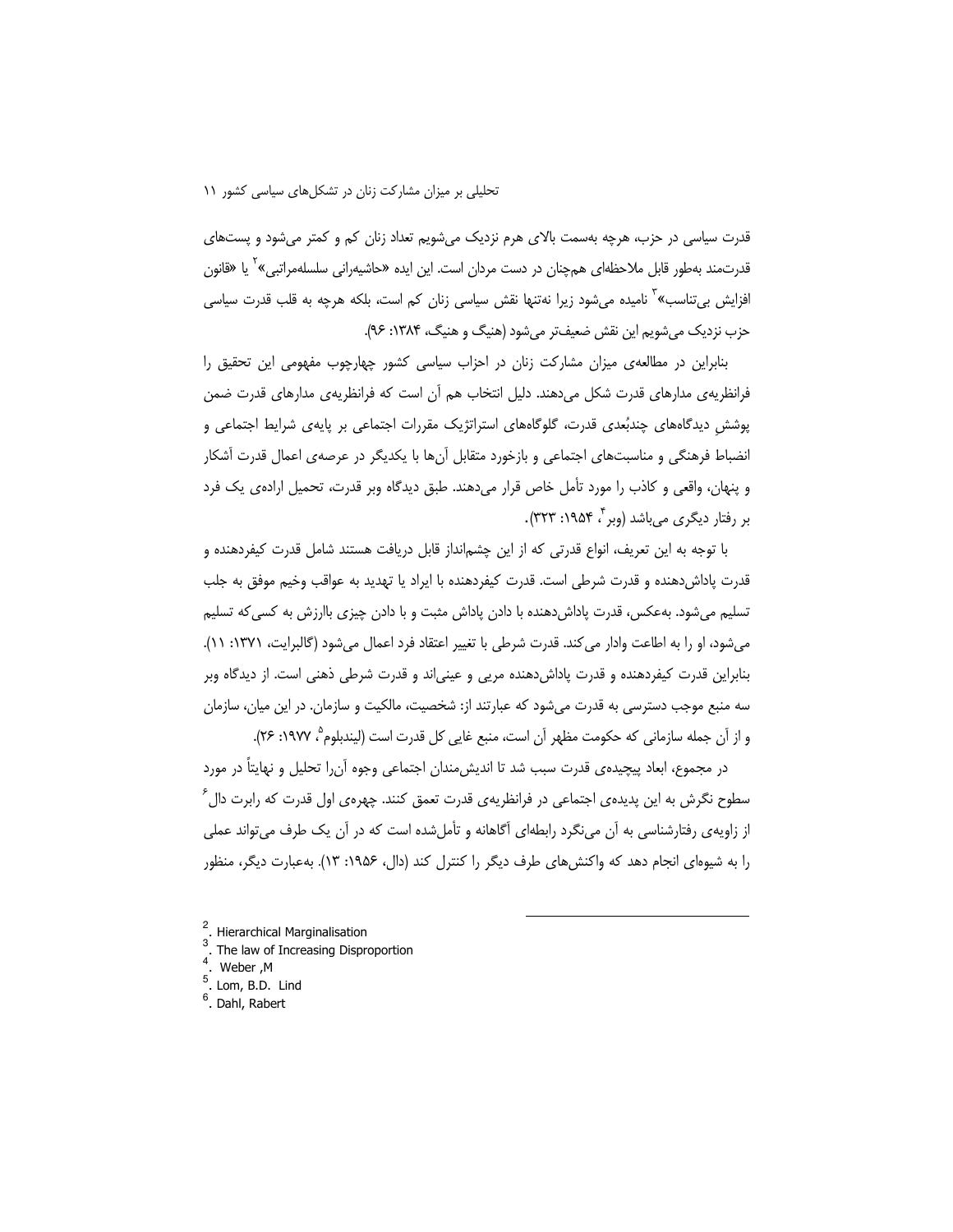از قدرت رابطهای است که در آن یکی، دیگری را به انجام عملی وادار می کند که مایل به انجامش نباشد. در ادامه، نظریهپردازان چهرهی دوم قدرت، بکرک و بارتز<sup>۷</sup>، تعریفی کاملتر از قدرت را ارایه میدهند و در بخشی از آن با چهرهی اول قدرت یعنی دال مشترکند. از نظر او قدرت تا زمانی اعمال میشود که فاعل قدرت در تصمیم گیری نهایی شرکت کند تا بتواند مفعول قدرت را تحت تاثیر قرار دهد (بکرک و بارتز، ۱۹۷۰: ۷).

بر این اساس، قدرت تنها در عرصهی تصمیمات انضمامی یا در فعالیتی که بهطور مستقیم در راستای اتخاذ چنین تصمیماتی انجام می پذیرد تجسم و انعکاس نمی یابد. پس این روی کرد دو پیامد دارد: طرح تصمیم گیری پنهان و محک عینی تفکیک مسایل مهم و غیر مهم در حیطهی اعمال قدرت. به عبارت دیگر، تصمیمگیری ینهان و فاعل قدرت برای منزوی کردن مفعول قدرت بهمنظور یافشاری نکردن بر خواست خود است و مرادشان از تصمیم گیری پنهان نیز آرایش صحنه توسط فاعل قدرت برای تداوم سلطه بر مفعول قدرت بهواسطهی کنترل اطلاعات و دسترسی او به ارتباطات است. بنابراین تصمیمگیری پنهان ابزاری است که بهوسیلهی أن تقاضا برای دگرگونی در تخصیص امتیازها و پاداشهای موجود اجتماع قبل از استماع در نطفه خفه میشود یا مخفی میماند یا قبل از ورود به عرصهی تصمیمگیری مربوط نابود میشود. به بیان دیگر، در حالی که چهرهی نخست قدرت مفهومی لیبرالی از منافع را پیشفرض میگیرد و منافع را عبارت از خواستهها و مرجحاتی میداند که در مشارکتهای سیاسی متجلی میشوند، چهرهی دوم قدرت مفهومی اصلاحی از منافع را پیشفرض میگیرد و منافع را نهتنها شامل تقاضاها و مرجحات، بلکه شامل تحولاتی میداند که از مفصل بندی کامل^ یا طرح شدن در نظام سیاسی حذف شدهاند. سومین چهرهی قدرت توسط استوارت لوکس`مطرح می شود که ایجاد خواست و منافع کاذب برای مفعول قدرت توسط فاعل قدرت در جهت تحمیل قدرت از طریق اًموزش ایدئولوژیک، جلوهای تمامعیار می یابد. بنابراین، این چهره از قدرت بر محور نگرش رادیکال از منافع شکل گرفته است. این منافع شامل مطالبات و مرجحاتی است که تحت شرایط ممتاز انتخابها، یعنی خودمختاری و استقلال انتخاب کننده قرار دارند. بنابراین در مدار اول قدرت سه چهره به اشکال أشکار و پنهان، روابط اجتماعی فاعل و مفعول قدرت را سامان میدهد و کنترل وسایل و اهداف را در

 $9.$  Lukes

<sup>&</sup>lt;sup>7</sup>. Bachrach, P. and Bartez, M.S

<sup>^ .</sup> مفصل بندی (Articulation) به معنای برقراری ارتباط بین عناصر یک گفتمان بهگونهای است که معنا یا هویت جدیدی تأمين شود.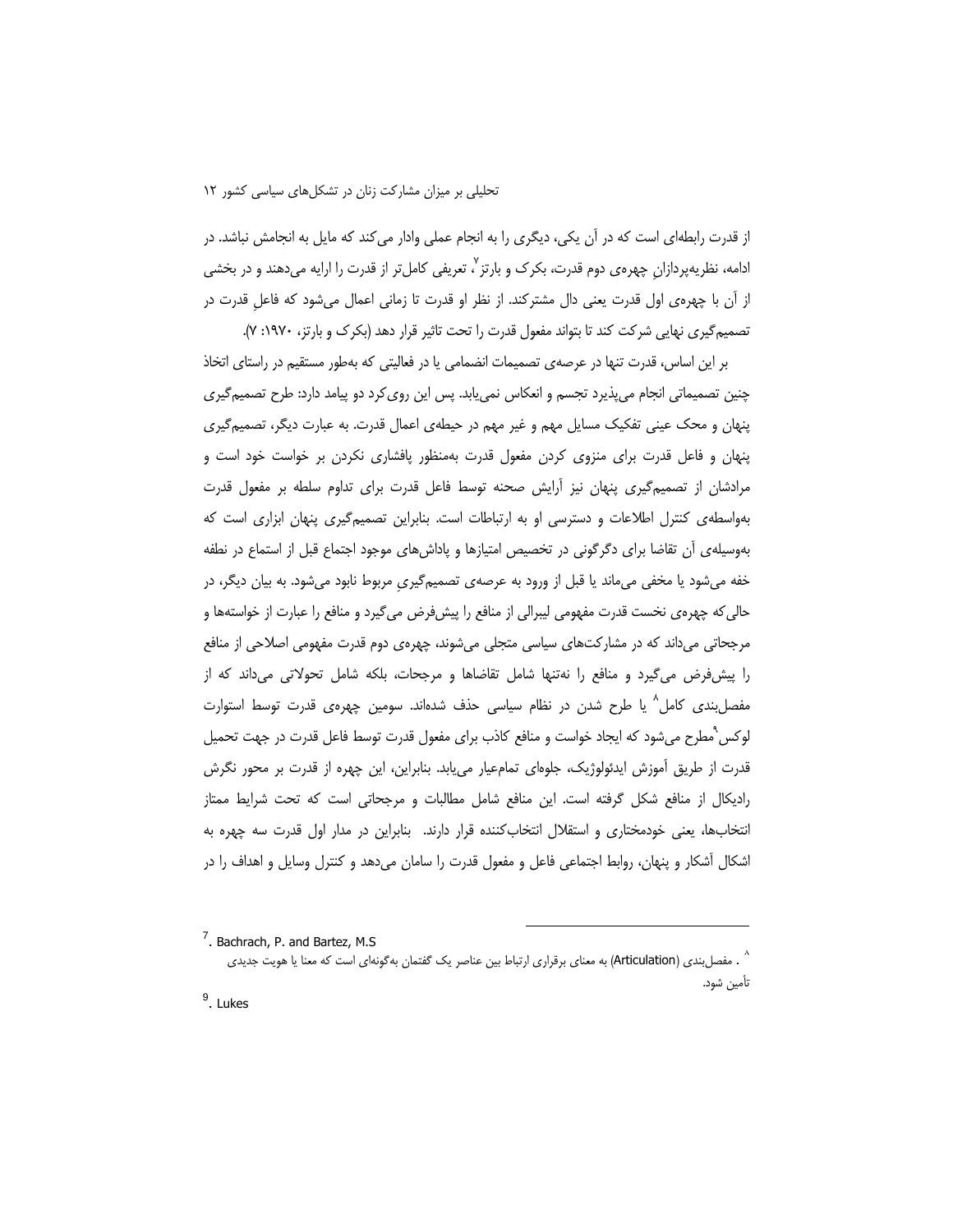قالب شرایط اجتماعی تعیین می کند. سپس در مدار دوم قدرت، این روابط به شکل قاعدهمند نهادینه میشود و بر روابط فاعل و مفعول قدرت نظارت می کند. در نهایت، در مدار سوم قدرت، قواعد به نرمافزار حفظ یگانگی و انطباق با شرایط تبدیل میشوند و از این جهت با اعمال انضباط قانونی، شرایط انطباق مفعول قدرت را در تضعيف او و تقويت فاعل قدرت كارسازي مي كنند (محمدي اصل، ١٣٨٢: ۶۶-۵۹).

همان طور که در بحث از چهرهی دوم قدرت در چارچوب نظری این تحقیق بیان کردیم، اعمال قدرت در بعضی از سازمان های سیاسی بهصورت تصمیم گیری پنهان از طریق آرایش صحنه توسط فاعل قدرت برای تداوم بر مفعول قدرت است. در این صورت فاعل قدرت منافع مفعول قدرت را در نظر نمی گیرد و آن را به حساب نمی آورد زیرا از نظر این فاعلان، منافع، خواسته و تقاضاهایی نیست که بتواند در مشارکتهای سیاسی همهی افراد اعم از مردان و زنان (فاعلان و مفعولان قدرت) متجلی شوند، بلکه آنها منافع مفعولان قدرت را شامل تحولاتی میدانند که باید از مفصل بندی کامل یا طرح شدن در نظام سیاسی حذف شوند. در این راستا برخی می گویند که که منافع زنان و مردان از یکدیگر متفاوت است و به همین دلیل زنان باید برای تعیین و تشخیص این منافع در ساختارهای تصمیمگیری مشارکت داشته باشند. دلامانت (۱۹۸۰) میگوید که پژوهش گران تقریباً «سیاست» را مطابق با منافع مردان تعریف کردهاند. مردان معتقدند مسایلی که برای زنان اهمیت سیاسی دارد در مقایسه با مسایل مورد توجه مردان کماهمیتتر یا بهنوعی«کمتر سیاسی» است. در واقع بعضی از مسایلی را که برای زنان جنبهی بسیار حیاتی دارد را وابسته به نقش طبیعی آنها میدانند و اصولاً نیازی نمیبینند که در دستور کار سیاست قرار گیرد یا حتی در تصمیمگیریها شرکت داده شود. اما این مسایل در هر حال مسایلی سیاسی است و نادیده گرفتن یا حواله دادن آنها به اخلاقیات قلمرو خانگی بهمعنای نادیده گرفتن بنیانی است که بسیاری از زنان گزینههای سیاسی خود را بر آن استوار مي كنند (ابوت، ١٣٨٣: ٢۵٣؛ گرت، ١٢٨۵: ١۵۵).

# روش تحقيق

پژوهش حاضر توصیفی است. اطلاعات از طریق مطالعهی اسنادی گرداُوری شدهاند. هدف این پژوهش مطالعهی ساختار مردسالارانهی قدرت حاکم بر ساختار اصلی احزاب کشور و میزان مشارکت زنان در سطوح

<sup>10</sup>. Delamont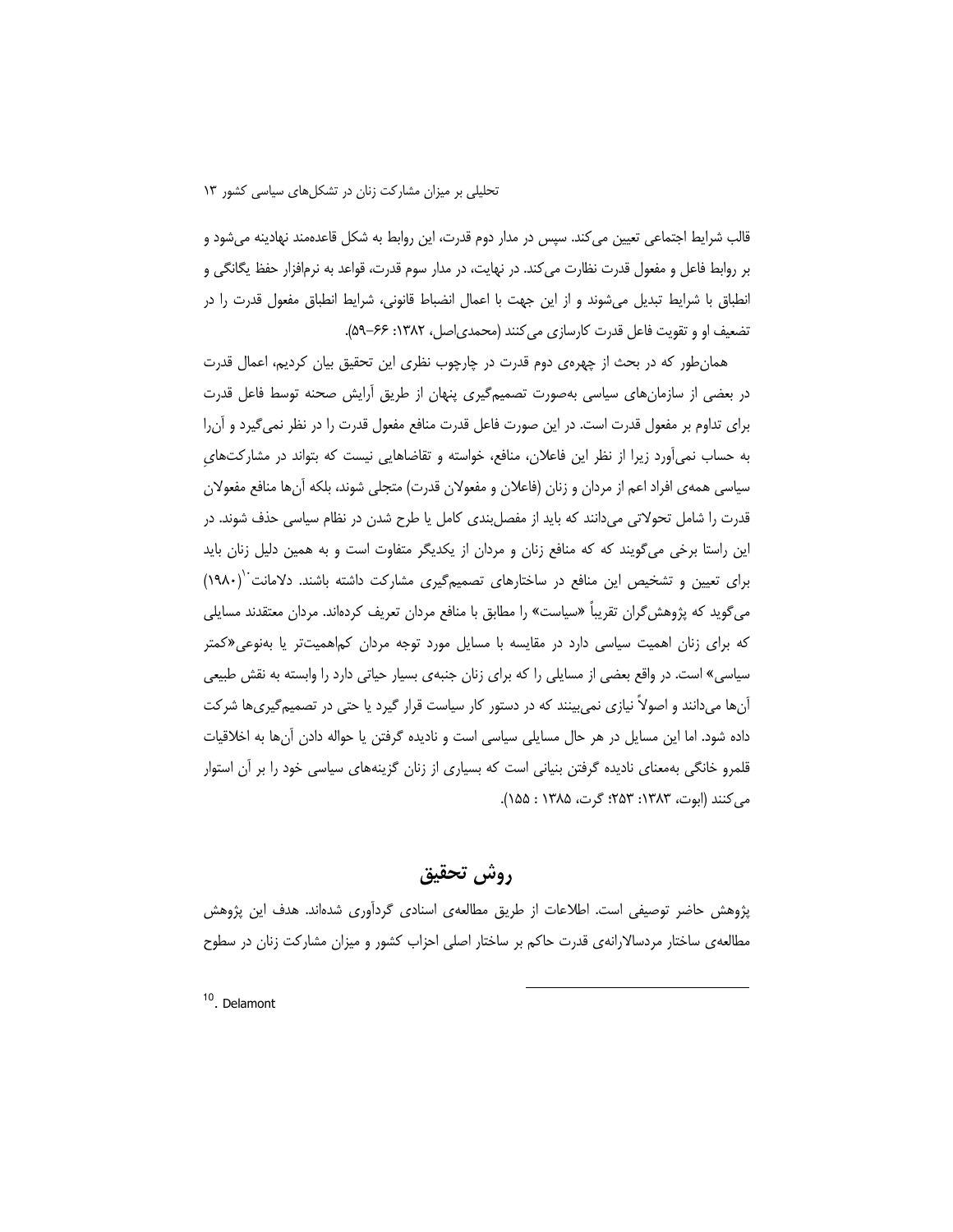مختلف ارکان حزبی بهویژه سطوح بالای مدیریتی و کمیتههای کلیدی و مقایسهی آن با سطوح پایین حزبی است. جامعهی آماری شامل همهی احزاب سیاسی دارای ثبت از وزارت کشور به تعداد ۲۳۹ حزب است. نمونهها بهگونهای هدف،مند انتخاب شدهاند که از میان احزاب مطرح در عرصهی سیاسی نیمی از نمونهها از جناح چپ و نیمی دیگر متعلق به جناح راست است. از هر جناح ۵ نمونه انتخاب شدهاند که دو مورد از آنها از احزاب سیاسی سابقهدار هستند و سه نمونهی دیگر از احزاب جدید هستند. نمونهها شامل *احزاب راست*؛ جامعهی روحانیت مبارز، جمعیت مؤتلفهی اسلامی، جامعهی اسلامی پزشکان، حزب کارگزاران سازندگی، جامعهی اسلامی مهندسین، جامعهی اسلامی فرهنگیان و *احزاب چپ*؛ مجمع روحانیون مبارز، سازمان مجاهدین انقلاب، حزب اسلامی کار، حزب همبستگی و جبههی مشارکت اسلامی. البته احزاب در ایران به دو دستهی کلی احزاب مذهبی و احزاب ملی و مذهبی تقسیم میشوند و هر یک از این دو گروه در جناحهای راست و چپ قابل تقسیمبندی هستند.

## مفاهيم اساسي

**حزب'':** عبارت است از گروهی از افراد که بهعلت داشتن زمینهها، اهداف یا منافع مشترک باهم هم کاری می کنند (گیدنز، ۱۳۷۶: ۲۴۵).

**حزب سیاسی<sup>11</sup>:** می توان آن را سازمانی تعریف کرد که هدفش دست.یابی به تسلط مشروع بر حکومت از طريق فرآيند انتخاباتي است (همان: ٣۴٩).

**جناح راست°'**: جناح راست بهطور معمول کسانی هستند که تفاوت طبقاتی را تقریباً جزیی از نظام طبیعی میدانند و طرفدار سنتها، دولتهای قوی و حداقل دخالت دولت در امور اقتصادی هستند (بابایی، ۱۳۶۵: ۲۲۳).

**جناح چپ <sup>14</sup>:** دست چیی بهصورت غالب خواستار تغییرهای سریع اجتماعی (انقلاب یا تحول)، عدالت اجتماعي وسيع، دخالت دولت در اقتصاد و استقلال مستعمرهها بوده است (همان).

لازم به یادآوری است که پیچیدگیهای حاکم بر فضای سیاسی امروز کشور بهگونهای است که بهراحتی نمی توان در خصوص تقسیم بندی گروههای سیاسی در ایران کنونی این دستهبندیها را بهطور کامل ارایه کرد. زیرا هیچیک از گروهها و جناحهای سیاسی ایران امروز با الگوی احزاب و مرامهایی که برای آنها

- $11$ . Party
- <sup>12</sup>. Political Party
- $13$  Right Wing
- $14$ . Left Wing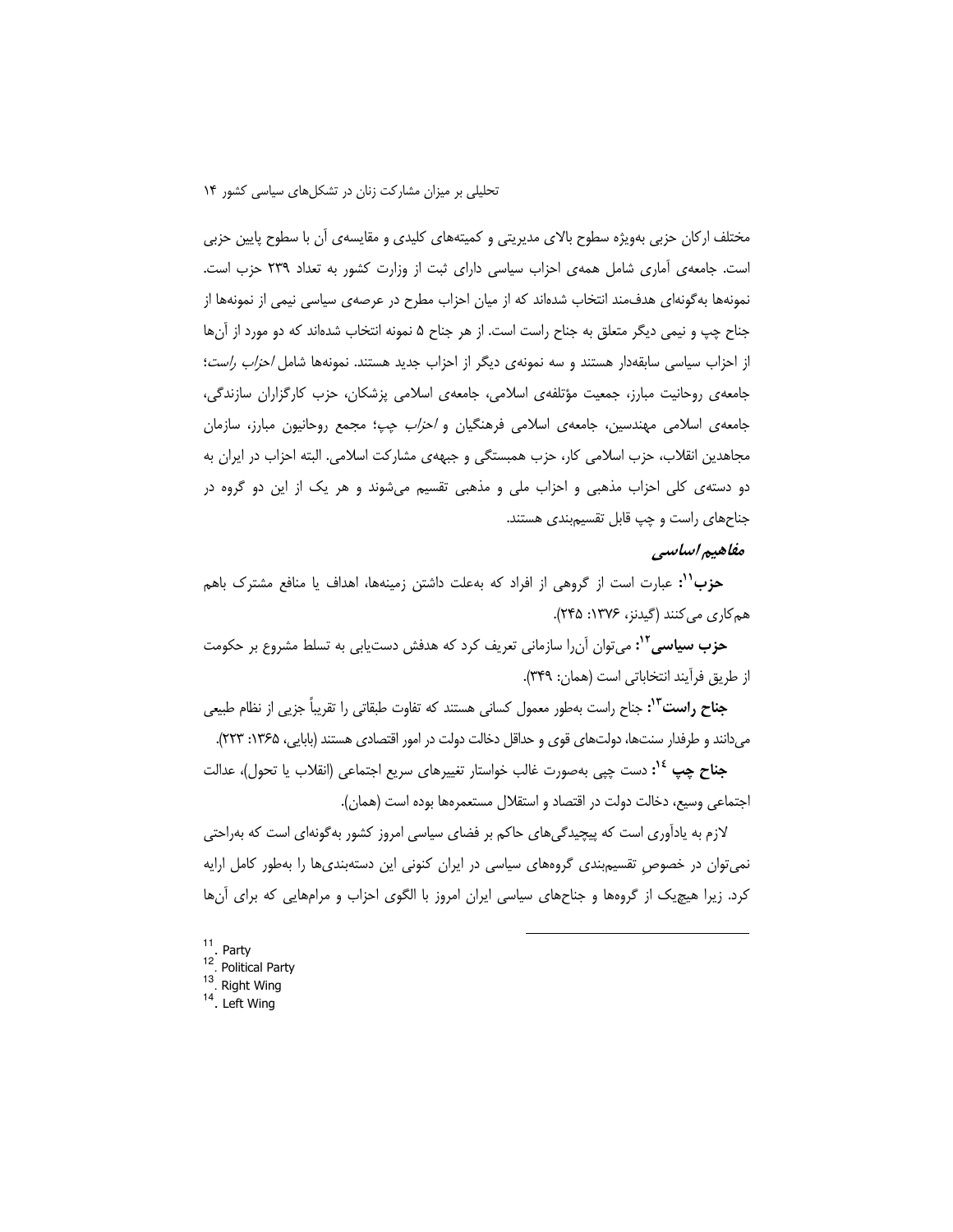تعریف شده است بهطور کامل انطباق ندارند. چرا که در ایران اکثر گروهها و جناحها بر اساس اعتقادهای دینی قایل به پیوند دین و سیاست هستند. در حالی که احزاب سیاسی دنیای امروز جدایی دین از سیاست را بهعنوان اصل حاکم بر جهان سیاسی پذیرفتهاند. از سوی دیگر، کمتجربگی و نوپایی احزاب باعث شده است که آنها نتوانند همانندسازی جامعی بین دیدگاههای خود و مکاتب سیاسی تعریفشده و متداول در دنیای امروز انجام دهند. ضمن اّن¢ه موضعگیریهای غیرشفاف و همچنین تغییر موضع سیاسی احزاب پس از گذشت زمان، یکی دیگر از مشکلهایی است که برای تقسیمبندی گروهها و احزاب سیاسی در ایران وجود دارد.

در نتیجه این دو مفهوم بهمعنای واقعی آن در عرصهی سیاسی امروز کشورمان وجود ندارند، بههر تقدیر با توجه به برداشتهای کلی از عمل کرد و مواضع این احزاب در گذشته و حال، همچنین اصطلاحها و عبارتهای متداول در مطبوعات که به هر یک از گروه ها جناحها نسبت داده میشود می توان یک تقسیم بندی فرضی را انجام داد که تا حدودی با واقعیت احزاب و گروههای مختلف مطابقت داشته باشد و ما در این جا مفهوم پذیرفتهشده و مورد قبول اکثر صاحب نظران سیاسی را مطرح می کنیم.

**مشارکت سیاسی<sup>10</sup>:** متضمن سهیم شدن اجتماعی فعال و غیر تودهای و برابر و غیرآمرانه از بالا به پایین افراد و گروهها (بهخصوص افراد و گروههای فرودست) در تلاشی سازمان یافته و سنجیده بهمنظور هدایت سرنوشت و بهبود اوضاع زندگیشان از حیث دخالت در تصمیمگیریها و افزایش کنترل بر نهادهای سیاسی است (ساروخانی، ۱۳۸۰: ۵۶۹).

مشار کت سیاسی خاص<sup>۱٬</sup>: مشار کت خود انگیخته و هدفءند در فعالیت سیاسی (همان).

**قدرت سیاسی<sup>٬۱۷</sup>:** مجال یک یا چند نفر قلمداد میشود که ارادهی خود را در صحنهی عمل بر ارادهی دیگرانی تحمیل می کنند که در همین عمل مشارکت دارند (وبر، ۱۹۵۴: ۲۹۶).

# تقسیم بندی گروههای سیاسی ایران امروز:

پیچیدگیهای حاکم بر فضای سیاسی امروز کشور بهگونهای است که نمی توان بهراحتی در مورد تقسیم بندی گروههای سیاسی در ایران امروز دستهبندی را ارایه کرد. زیرا نخست آن که هیچ یک از گروهها و جناحهای

<sup>15</sup>. Political Participation

<sup>16</sup>. Specific Political Participation

<sup>17</sup> Political Power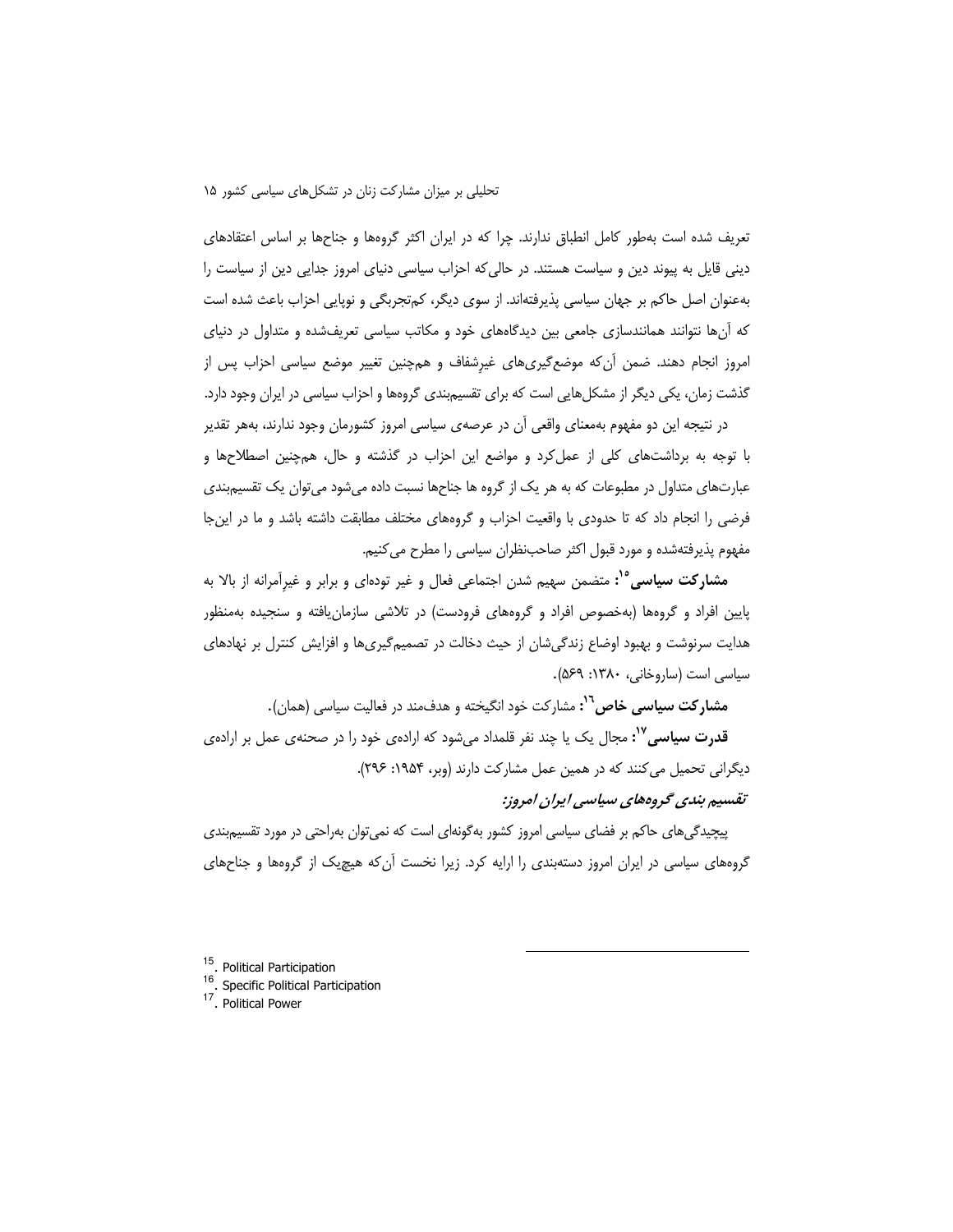سیاسی ایران امروز با الگوی احزاب و مرامهایی که برای آنها تعریف شده بهطور کامل انطباق ندارند و این امر روشها و منشهای این احزاب را از احزاب سیاسی دنیا متمایز می کند.

دوم أن كه سابقهى فعاليت حزبي در ايران اندک است و بيشتر احزاب، کمتجربه و نوپا هستند و همين امر باعث شده است که نتوانند بهصورت تشکلهایی سازمان یافته و مطابق استانداردهای پذیرفتهشده در دنیا وارد میدان عمل سیاسی شوند و همانندسازی جامعی بین دیدگاههای خود و مکاتب سیاسی تعریفشده و متداول در دنیای امروز انجام دهند.

سوم اُن که یکی دیگر از مشکلاتی که در تقسیمبندی گروهها و احزاب سیاسی وجود دارد موضع گیریهای غیرشفاف احزاب و همچنین تغییر موضع سیاسی آنها پس از گذشت زمان است. بههر حال با توجه به برداشتهای کلی از عمل کرد و مواضع این احزاب در گذشته و حال، همچنین اصطلاحات و عبارتهای متداول در مطبوعات که به هر یک از گروهها و جناحها نسبت میدهند می توان یک تقسیم بندی فرضی انجام داد که تا حدودی با واقعیت احزاب و گروههای مختلف تطابق داشته باشد.

### بافتهها

در این بخش ابتدا به معرفی احزاب جناح راست و احزاب جناح چپ و زیرگروههای آنها پرداخته و سپس میزان مشارکت زنان در این احزاب مطالعه و تحلیل میگردد. در پایان تحلیلی نهایی از دادههای بهدست آمده ارایه میگردد.

#### احزاب راست:

**جامعهی روحانیت مبارز تهران**: خاستگاه اصلی این تشکل جامعهی مدرسان حوزهی علمیهی قم، حوزهها و دانشگاههای سراسر کشور بهویژه دانشکدهی الهیات دانشگاه تهران و مساجد مختلف تهران است (شادلو، ۱۳۷۹: ۴۷). می توان گفت بین سال های ۱۳۶۰ تا ۱۳۶۷ بهطور کامل و از سال ۱۳۶۷ تا ۱۳۷۶ بهطور نسبی، جامعهی روحانیت مبارز مهمترین تشکل سیاسی کشور محسوب میشد و اکنون نیز فراگیرترین تشکل سیاسی کشور است. در فروردین ۱۳۶۷، با موافقت امام خمینی (ره) این تشکل دچار انشعاب شد و گروهی از روحانیون که أن زمان تندرو یا رادیکال بودند و بعدها به جناح چپ مرسوم شدند از أن جدا شدند و مجمع روحانیون مبارز تهران را تشکیل دادند. جامعهی روحانیت مبارز که دارای دیدگاهی متعادلتر و میانهروتر نسبت به مسایل روز اقتصادی و سیاسی بود به جناح راست معروف شدند (همان: ۴۰). البته لازم به یادآوری است که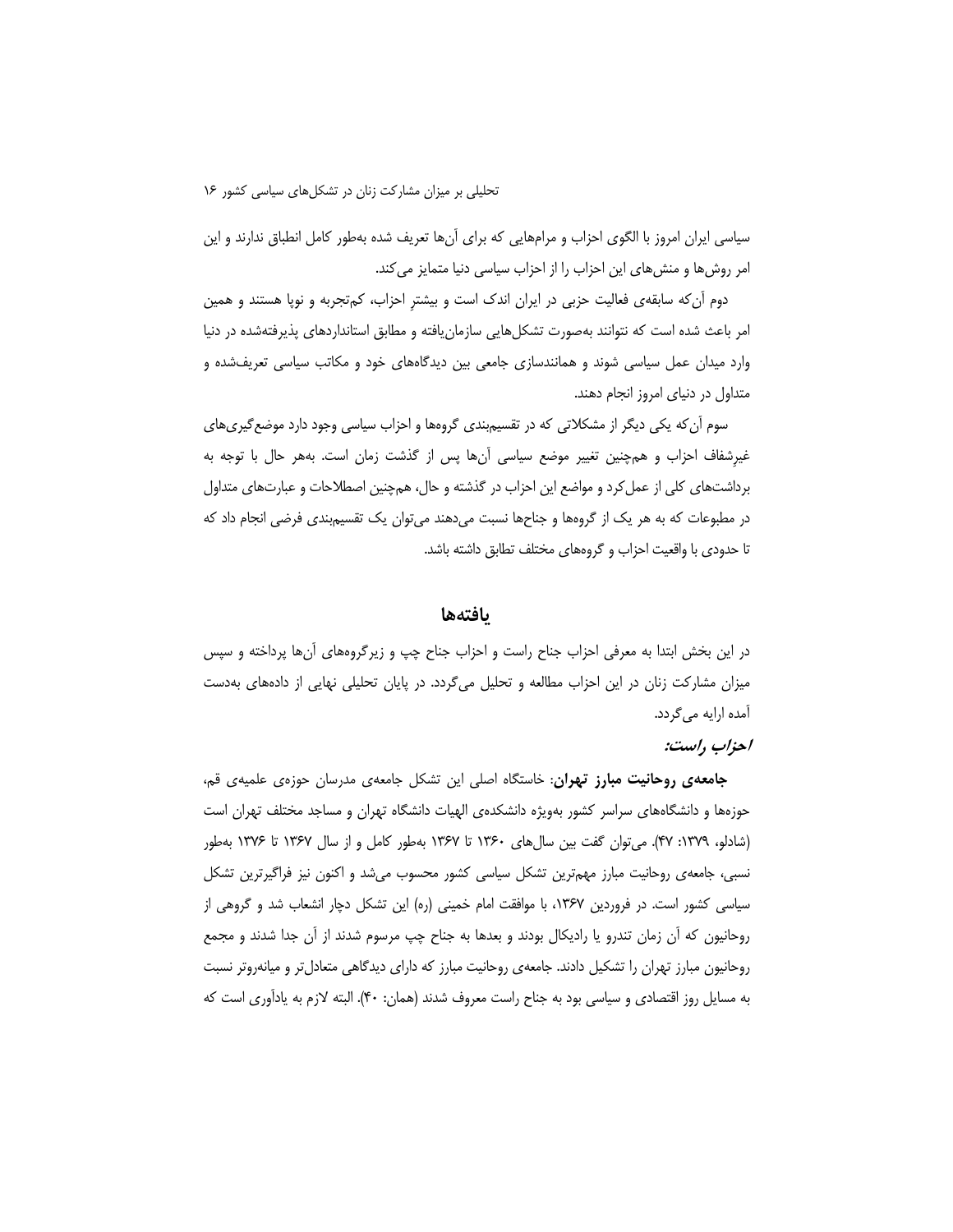جامعهی روحانیت مبارز بهعنوان یک تشکل سیاسی فاقد مجوز حزب سیاسی است و قبول ندارد که بهعنوان یک کارکرد حزبی وارد صحنهی انتخابات شود، بنابراین خود را حزب نمیداند (همان: ۴۵). در ساختار حزبی این جامعه بهعلت ساختار صنفي أن هيچ زني مشاركت ندارد.

**جمعیت مؤتلفهی اسلامی**: پیدایش این جمعیت را می توان از مهرماه ۱۳۴۱ (هــش) دانست. خاستگاه آن از پیشروان متدین بازار تهران، تا حدودی نیروهای تحصیل کرده، صنعتگران و دیگر اقشار جامعه بود که دارای گرایش راست و ارزش گرا بودند که در اوایل سال ۱۳۴۲ سه گروه از این افراد با پیوندی تشکیلاتی این تشکل را بهوجود اّوردند. از سال ۵۷ تا ۶۶، حزب به دستور امام خمینی (ره) در حزب جمهوری اسلامی ادغام و فعالیت می کرد و از سال ۶۷ تا ۷۱ با کسب اجازه از رهبر (آیتالله خامنهای) و مجوز از وزارت کشور بهصورت حزبی مستقل درآمد (حزب جمعیت مؤتلفه، ١٣٧١). اركان مختلف این حزب عبارتند از؛ هیئت مؤسس، كنگره، شورای مرکزی، هیئت اجرایی، حوزه و عضو. درصد مشارکت زنان در ارکان مختلف این حزب عبارت است از:

| دورەي ششم                         | دورهى هفتم                | دورەي ھشتم                | درصد        |
|-----------------------------------|---------------------------|---------------------------|-------------|
| $\Lambda$ + $-\Lambda$ $\Upsilon$ | $\lambda Y - \lambda \xi$ | $\lambda \xi - \lambda V$ | اركان       |
|                                   | ١.                        | $\frac{1}{\pi}$           | شورای مرکزی |
|                                   |                           | -                         | هيئت اجرايي |
| $11/\tau$                         | $\lambda/\tau$            | ۱۲                        | كنگره       |
| $11/\tau$                         | $\lambda/\tau$            | ۱۲                        | حوزه        |
| 18/85                             | <b>TY/71</b>              | $\frac{8}{5}$             | عضو         |

جدول شماره (۱) درصد مشارکت زنان در حزب مؤتلفهی اسلامی

در تمام دورهها ریاست شورای مرکزی با مردان بوده است. اما در برخی حوزهها خانمها در سطح ریاست حضور دارند که درصد آن اعلام نشده است. این حزب برای مشارکت زنان در ساختار حزبی خود سهمیهای ندارد. از مطالعهی میزان مشارکت زنان در سطوح مختلف ِ حزب مؤتلفه معلوم میشود که این میزان در سطوح پایینتر (عضوگیری) در حدود دو برابر میزان آن در سطوح بالایی (شورای مرکزی) است و همچنین در سطح ریاست ارکان ردهبالا می توان گفت زنان مشارکتی ندارند.

جامعهی اسلامی فرهنگیان: این حزب در سال ۱۳۶۵ تأسیس شد. ارکان حزب عبارتند از؛ هیئت مؤسس، مجمع عمومی، شورای مرکزی هیئت اجرایی، واحد تشکیلات، واحد تحقیقات و طرح و برنامه، واحد آموزش، واحد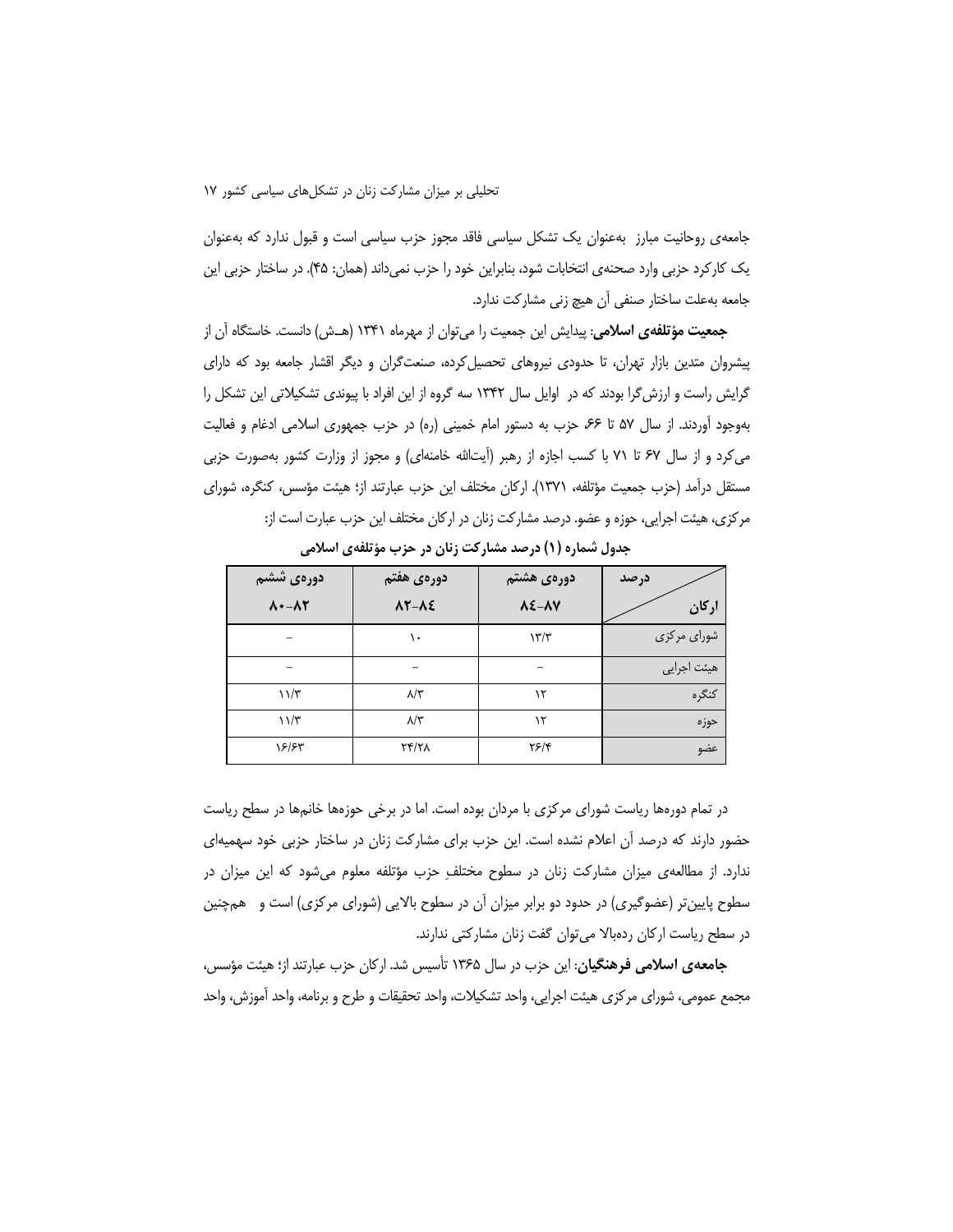تبلیغات و انتشارات، امور مالی و تدارکاتی، شورای نظارت و داوری و عضو فعال (حزب جامعهی اسلامی فرهنگیان، ۱۳۶۵). درصد مشارکت زنان در این حزب بهصورت زیر است:

| دورەي پنجم                    | دورەى چهارم                          | دورەى سوم | درصد         |
|-------------------------------|--------------------------------------|-----------|--------------|
| $\Lambda^{\star}$ - $\Lambda$ | $\lambda$ 1- $\lambda$ ۳             | $Y9 - A1$ | اركان        |
| 15/5                          | ٠                                    | $\bullet$ | هيئت مؤسس    |
| ۰                             | ٠                                    | ۰         | مجمع عمومى   |
| $\mathcal{N}$                 | ۱۶                                   | ۱۶        | شورای مرکزی  |
| $\tau\tau/\tau$               | $\mathbf{Y} \mathbf{Y} / \mathbf{0}$ | ۲۵        | هيئت اجرايي  |
| ۵۰                            | ۵۰                                   | $\bullet$ | واحد تشكيلات |
| ۵۰                            | ۵۰                                   | ۵۰        | واحد تحقيقات |
| ۵۰                            | ٠                                    | ۰         | واحد تبليغات |
| ٠                             |                                      | ۰         | امور مالي    |
| ٣٣                            | ٣٣                                   | ٣٣        | شوراى نظارت  |
| ١.                            | ٩                                    | $\bullet$ | عضو فعال     |

جدول شماره (۲) درصد مشارکت زنان در حزب جامعهی اسلامی فرهنگیان

همان گونه که مشاهده میشود از تحلیل دادهها چنین برمیآید که میزان مشارکت زنان در سطوح پایین حزبی افزایش و در مقابل در سطوح بالای مدیریتی (مجمع عمومی، شورای مرکزی، هیئت اجرایی) سیر نزولی داشته است در حالی که بخشی عظیم از معلمان را زنان تشکیل میدهند.

**جامعهی اسلامی مهندسین**: جامعهی اسلامی مهندسین یک تشکل عقیدتی سیاسی است که در سال ١٣٣٣ تأسيس شد و اركان أن شامل؛ هيئت مؤسس، مجمع عمومي كه بالاترين مرجع تصميم گيرى حزب است، شورای مرکزی که مسئولیت رهبری و برنامهریزی جامعه را بر عهده دارد و حوزه و کمیته که کوچکترین .<br>واحدهای تشکیلاتی جامعه است. این تشکل از دو بخش سیاسی و فنی– تخصصی تشکیل شده است. این حزب کمیتهی سیاسی ندارد، اما در بخش فنی شامل کمیتههای صنعت، عمران، انرژی، فن[وری اطلاعات، <sup>۱۸</sup> کشاورزی،

<sup>18</sup>. Information Technology (IT)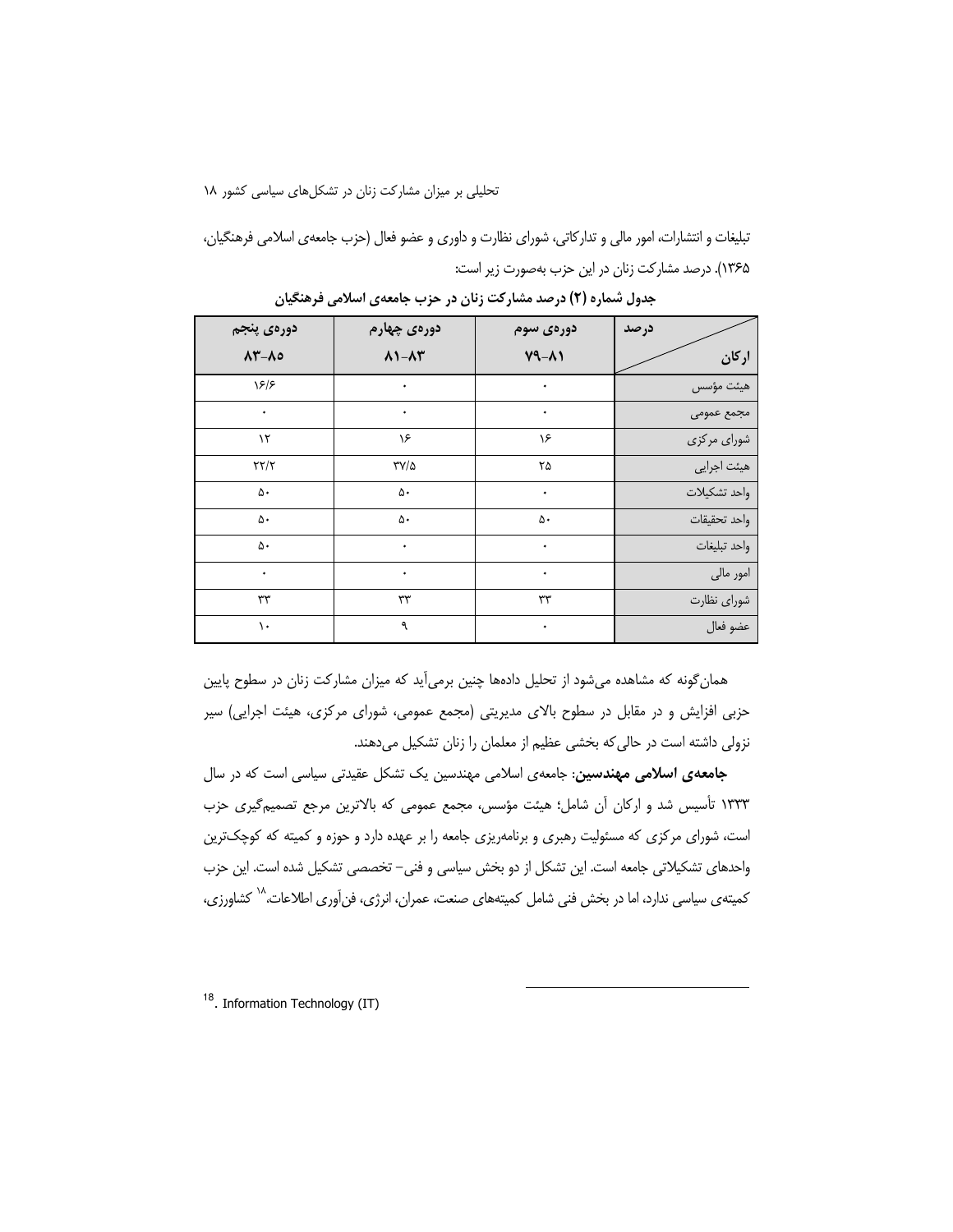مدیریت و اقتصاد است (حزب جامعهی اسلامی مهندسین، ۱۳۶۶). در جدول شماره (۳) درصد مشارکت زنان در این حزب گزارش شده است.

جدول شماره (۳) درصد مشارکت زنان در

بخش مدیریتی و تصمیم گیری

| درصد حضور زنان | اركان               |
|----------------|---------------------|
|                | هيئت مؤسس           |
|                | مجمع عمومى          |
|                | شورا <i>ی</i> مرکزی |
|                | هیئت اجرایی         |
| ۲۱             | دفتر سیاسی          |
|                | اعضاي فعال          |

در کمیتهها که کوچکترین بخش حزب هستند بهخصوص کمیته فنی که شاخههای متفاوتی دارد درصد مشارکت زنان به این صورت است:

با توجه به جدول فوق در همهى اين كميتهها رياست با مردان است. تنها در كميتههاى كشاورزى و فنأوري اطلاعات، قائممقام زن است. با أن كه ميزان مشاركت زنان در بخشهاي تخصصي اين تشكل به

 $\mathbf{r}\mathbf{r}$ 

مديريت اقتصاد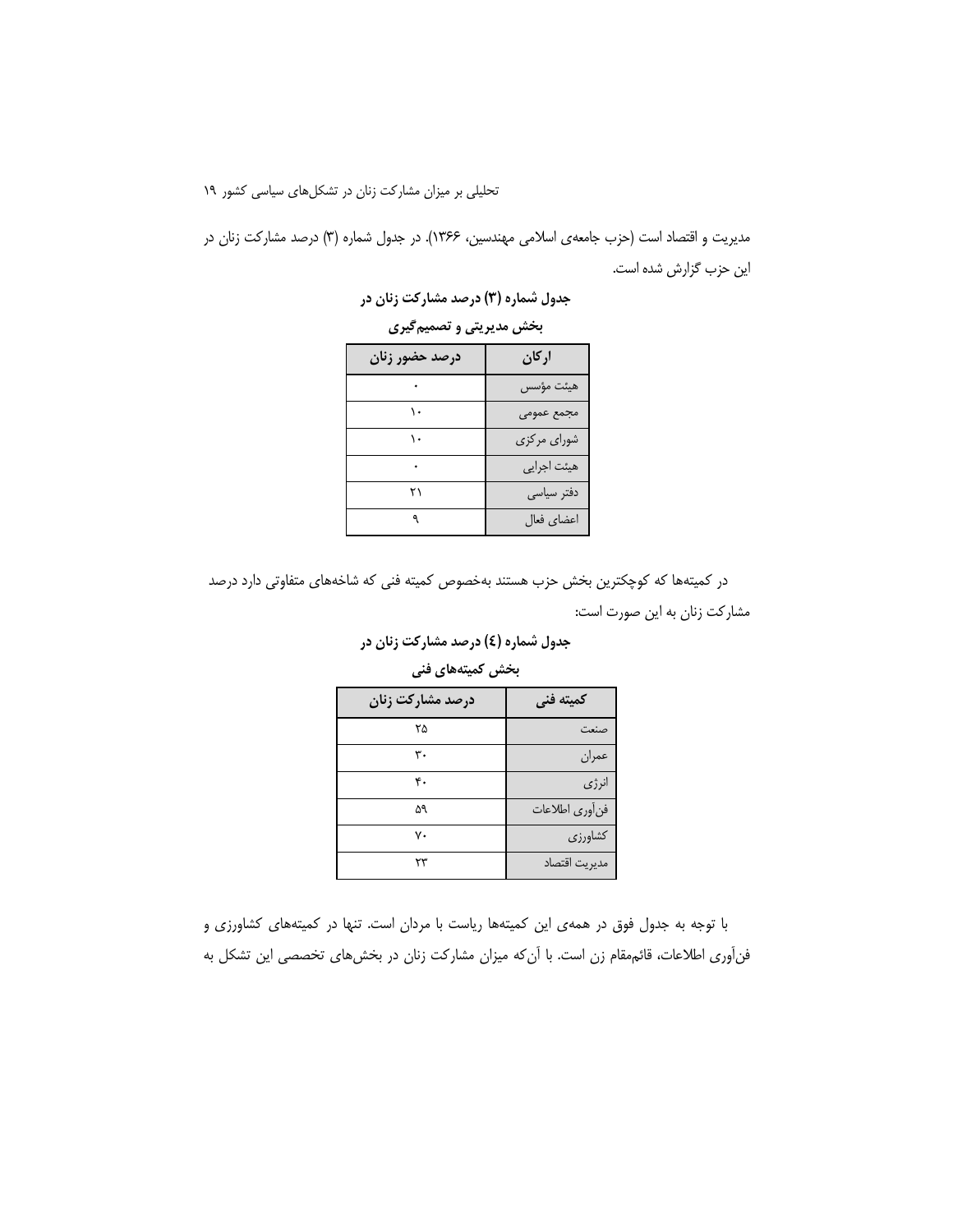میزانی چشم گیر بالاست اما این مشارکت در بخشهای مدیریتی و تصمیم گیری بهشدت کاهش می یابد و بهویژه در سطح ریاست ارکان، زنان هیچ مشارکتی ندارند.

جامعهی اسلامی پزشکان: این تشکل در سال ۱۳۷۷ تأسیس شده است و ارکان حزبی آن شامل؛ هیئت مؤسس، مجمع عمومی، شورای مرکزی و بازرسان است. زنان در بخشهای هیئت مؤسس، بازرسی و مجمع عمومی هیچ مشارکتی ندارند (جامعهی اسلامی پزشکان، ۱۳۷۷). در دورهی جدید تنها ۲۳ درصد اعضا در شورای مرکزی و ۴۴ درصد اعضای فعال`` این حزب را زنانی تشکیل میدهند که در مرکز فرهنگی-رفاهی فعالیت می کنند. در بخش ریاست عضویت هیئت رئیسه ارکان حزب هیچ زنی مشارکت ندارد.

| درصد مشاركت زنان | اركان       |
|------------------|-------------|
|                  | هيئت مؤسس   |
|                  | مجمع عمومى  |
| ۲۳               | شورای مرکزی |
|                  | بازرسى      |
| ۴۴               | اعضاي فعال  |

جدول شماره (٥) درصد مشارکت زنان در

حزب جامعهى اسلامى يزشكان

همان گونه که مشاهده میشود میزان مشارکت زنان در سطوح بالای سازمانی بیشتر است. گرچه در بخش ریاست یا عضویت در هیئت مؤسس هیچ زنی حضور ندارد، اما میزان مشارکت زنان نسبت به سایر گروههای سیاسی بهویژه در شورای مرکزی قابل توجه است. با این حال، در بخش بازرسی و مجمع عمومی هیچ زنی مشارکت ندارد.

احزاب ڇپ:

مجمع **روحانیون مبارز تهران:** در فروردین ۱۳۶۷ با موافقت امام خمینی (ره) جامعهی روحانیت مبارز دچار انشعاب شد و گروهی از روحانیون که از آن زمان به تندرو یا رادیکال معروف بودند و بعدها به جناح چپ موسوم شدند از آن جدا شدند و مجمع روحانیون مبارز تهران را تشکیل دادند. مجمع روحانیون مبارز

۱۹<br>۱. این زنان در مرکز فرهنگی–رفاهی حزب مشغول فعالیت هستند.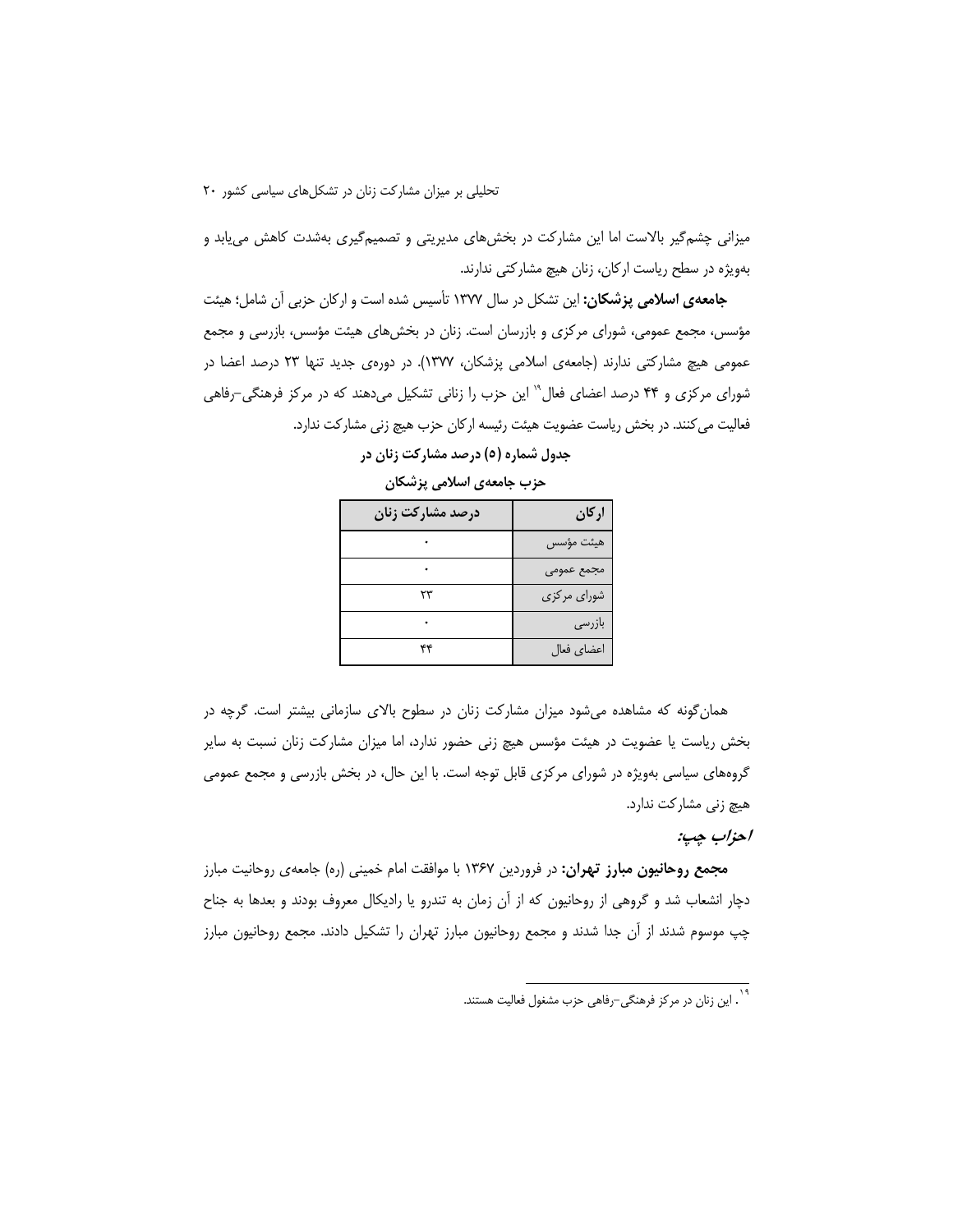مانند جامعهی روحانیت متشکل از قشر روحانیون جامعه است که قبل از انقلاب از ابتدای نهضت اسلامی امام خمینی بعضاً در دفتر ایشان در نجف و پاریس حضور داشتند و دارای همفکری بیشتری نسبت بههم بودند و جزو نزدیکان امام نیز محسوب میشدند (شادلو، ۱۳۷۹: ۴۷).

در این تشکل سیاسی به دلیل ساختار صنفی هیچ زنی مشارکت ندارد.

**حزب کارگزارن سازندگی**: در اواخر دورهی مجلس چهارم، یک جریان سیاسی بهنام جمعی از کارگزان سازندگی در بهمن ماه ۱۳۷۴ بهوجود آمد که در واقع دومین انشعاب در جامعهی روحانیت مبارز یا دومین انشعاب در جناح راست محسوب میشود (شادلو، ۱۳۷۹: ۱۰۴). پایگاه اصلی آنها قشر روشنفکر و صنعتگران و کارگزاران اقتصادی و اجرایی کشور بودند. ارکان این حزب عبارتند از؛ شورای مرکزی، دبیر کل، دفتر ویژهی کنگرههای سراسری و استانی و بازرسان کمیتههای سیاستگذاری، کانونهای تخصصی ــ صنفی مالی. ستاد مرکزی این حزب عالی ترین سطح سازمان اجرایی و سیاست حزب است (حزب کارگزاران، ۱۳۷۴). در هیئت مؤسس ١ نفر از مجموع ٧ نفر زن است. در شورای مرکزی ٢ نفر از ٢١ نفر یعنی (٩/۵ درصد) زن هستند. دبیر کل، قائم،مقام، مرد، بازرسان و داوران مرد هستند و در هیئتهای اجرایی میزان حضور زنان ۱۲/۵ درصد میباشد. این تشکل ۶ کمیته دارد که در تمامی دورهها اعضای أن مرد بودهاند، جز در کمیتهی فرهنگی و اجتماعی که یکی از اعضا زن است و در بخش کمیتهها در سطح کلی می توان گفت زنان مشارکتی ندارند و ریاست همهی کمیتهها با مردان است. در قسمت معاونت امور اعضا و هواداران ۵۰ درصد زن هستند که فقط کار جذب نیرو را انجام میدهند. ٨/٣ درصد اعضای فعال این حزب یعنی ٢ نفر از ٢۴ نفر زن میباشند.

## جدول شماره (٦) درصد مشارکت زنان در

### ساختار حزبی کارگزاران سازندگی

| درصد مشارکت زنان در ساختار حزبی |                    |           |                  |
|---------------------------------|--------------------|-----------|------------------|
| درصد حضور                       | اركان              | درصد حضور | اركان            |
|                                 | معاونت پشتيباني    | $\gamma$  | هيئت مؤسس        |
| ۳٠                              | معاونت روابط عمومى |           | كنگرەي استانى    |
| ۵۰                              | معاونت امور اعضا   | 9/2       | شوراي مركزي      |
|                                 | بانك اطلاعات       |           | بازرسان و داوران |
| $\lambda/\tau$                  | اعضاي فعال         | ۱۲/۵      | هیئت اجرایی      |
|                                 |                    |           | کمیتههای شش گانه |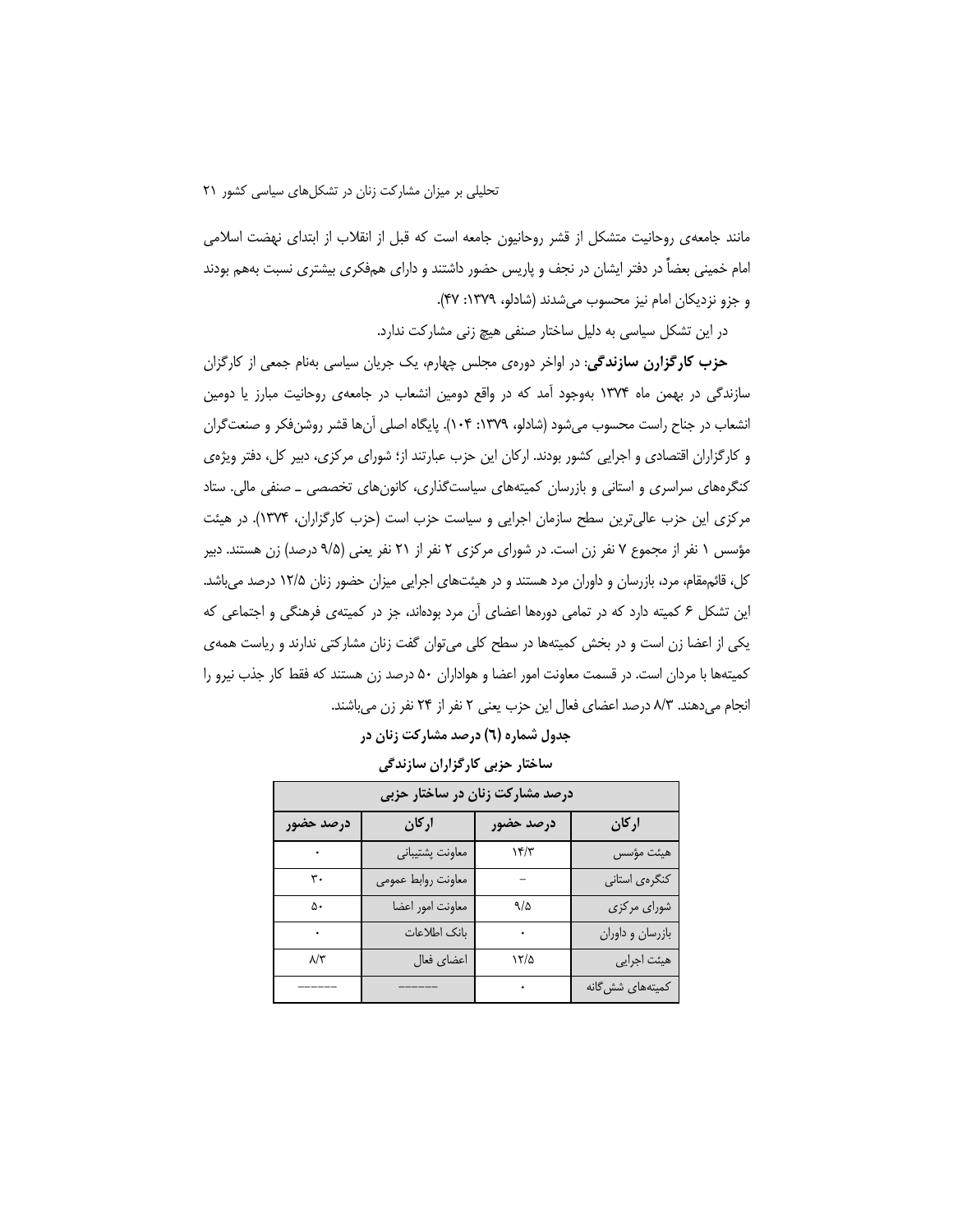با توجه به آمار و ارقام بهوضوح کمیتهی مشارکت زنان را در سطح بالای ارکان حزبی در مقایسه با سطوح پایین تر هرم قدرت یا سطوح پشتیبانی و ستادی مشاهده می کنیم. هرچه به سمت سطوح ابتدایی تر و كمتر تخصصي پيش مي,رويم درصد اين مشاركت بيشتر است.

**سازمان مجاهدین انقلاب اسلامی**: اعضای فعال اسلامگرای سازمان مجاهدین خلق و گروههای هفتگانه (امت واحده، توحیدی بدر، توحیدی صدر، فلاح، خلق، منصورون، موحدین)، پس از پیروزی انقلاب اسلامی، سازمان مجاهدین انقلاب اسلامی را تأسیس کردند. خاستگاه حزب بیشتر از درون دانشگاه و مساجد و گاهی مدارس بوده است. ارکان حزبی این تشکل سیاسی شامل هیئت رئیسه، کنگره، شورای مرکزی، هیئت احزابي كميته، بخش، حوزه، واحد، شاخه و كميسيون است (حزب مجاهدين انقلاب،١٣٧۶). فعاليت زنان بهشدت در این حزب محدود است و تنها در شورای مرکزی در دورهی هفتم فعالیتهای حزب توسعه یافت و یکنفر از ۵ نفر (۲۰ درصد) زن است. در بخش شاخهها هم تنها یک زن، آنهم در شاخهی استان کرمانشاه فعالیت دارد. در حال حاضر تعداد اعضای فعال حزب ٢٧٠ نفر است. بهطور کلی زنان در این حزب غیبت دارند و در سایر ارکان مثل شورای مرکزی، کنگرهها، هیئتهای اجرایی و حتی بخشهای زیرین حزب مانند حوزه و واحد نیز زنی مشارکت ندارد. در واقع بهنظر می رسد که ساختار این حزب پس از گذشت ۳۰ سال از تأسیس همچنان مردانه باقی مانده است.

| درصد حضور در | ادوار         |
|--------------|---------------|
| دورەي ھفتم   | اركان         |
|              | شوراي مركزي   |
| حذف          | بخش شاخەها    |
| حذف          | بخش كميسيونها |

جدول شماره (۷) درصد مشارکت زنان در سازمان مجاهدين انقلاب اسلامى

جبهه ی مشارکت: این حزب شامل عدهای از افراد روشن گر و جوان و بیشتر غیرروحانی بود که از سال ۱۳۷۷ شروع به فعالیت کردند. به لحاظ سیاسی این حزب را گروه به اصطلاح چپ مدرن مینامند. این حزب از نظر تئوری های سیاسی مانند احزاب سوسیال دموکرات غرب، اما با گرایش های اسلامی در مرامنامه است.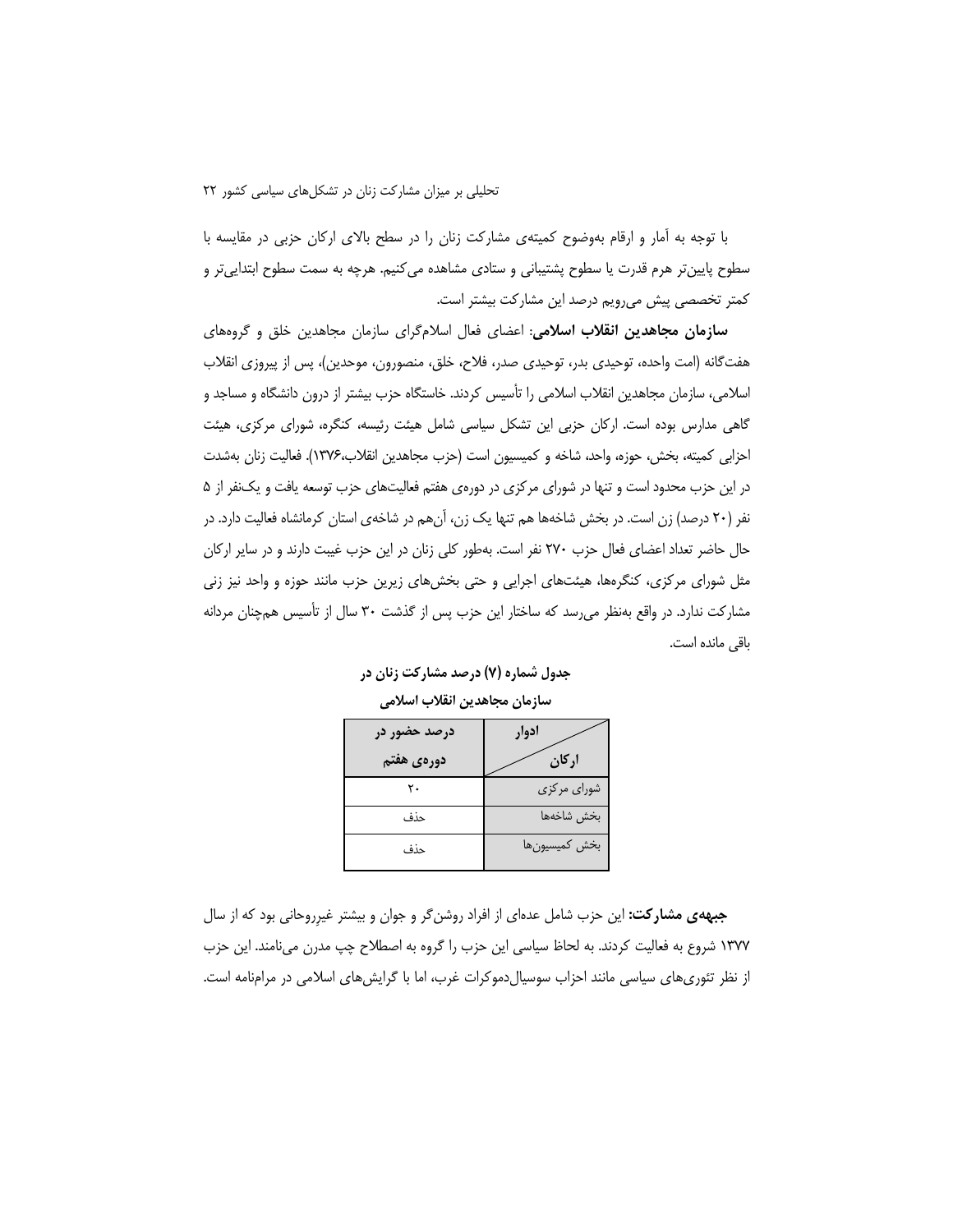در مرامنامهی این حزب به عدالتگستری، تبعیضزدایی، ایجاد فرصتها و امکانات برابر برای همهی افراد جامعه بهعنوان مواضع اقتصادي و احترام به أزاديهاي قانوني افراد و مشاركت مردم در حق تعيين سرنوشت خود بهعنوان مواضع سیاسی و اجتماعی اشاره شده است. ارکان این حزب شامل؛ هیئت مؤسس، کنگره، شورای مرکزی، هیئت داوری، دفتر سیاسی، هیئتهای اجرایی شامل؛ کمیتهی تشکیلات، کمیتهی آموزش، کمیتهی اطلاعرسانی، کمیتهی پشتیبانی و مالی، کمیتهی امور مناطق، منطقه، حوزه و شاخه است (حزب جبههی مشارکت اسلامی، ۱۳۷۷). در رکن شورای مرکزی در دور سوم و چهارم از مجموع ۳۰ عضو ۵ نفر و در دفتر سیاسی در این دو دوره ۲۰ درصد اعضای زن هستند. در هیئت رئیسهی حزب یکی از معاونان زن است. در شاخههای فرهنگیان، ایثارگران، زنان و کمیسیون زنان ریاست شاخهی را زنان بر عهده دارند. در کل ۲۰ درصد اعضای شاخهها را زنان تشکیل میدهند.

| دورهی هشتم ۸۵-۸۵              | دورهى هفتم 83-28 | درصد<br>اركان |
|-------------------------------|------------------|---------------|
| 18/8                          | 18/8             | شورای مرکزی   |
| $\Upsilon \setminus \Upsilon$ | $Y\setminus Y$   | دفتر سیاسی    |
| ٢٠                            |                  | اعضاى شاخه    |

جدول شماره (۸) درصد مشارکت زنان در حزب جبهه مشارکت

همان طور که مشاهده می شود میزان مشارکت زنان در شورای مرکزی ۱۶/۶ درصد است که با میزان مشارکت زنان در شورای مرکزی جامعهی اسلامی فرهنگیان در دورههای سوم و چهارم تا حدود زیادی برابر است و نسبت به اعضای زن در شورای مرکزی جمعیت مؤتلفهی اسلامی تنها ۳/۳ درصد بیشتر است.

حزب همبستگی اسلامی: در سال ۷۶، دستهای از نمایندگان مجلس که با دیدگاههای چپ وارد مجلس شده بودند، اما با تجمع روحانیون رابطهی تشکیلاتی نداشتند همراه با برخی از نیروهای حزبی دولت در خارج از مجلس اولین حزب جامعهی مدنی یعنی حزب همبستگی ایران اسلامی را تشکیل دادند. این حزب بهدلیل پیشینهی سیاسی و موضع گیریهای اعضای شورای مرکزی و شورای عالی دارای گرایش چپ میانهرو و معتدل است. ارکان این حزب شامل؛ هیئت مؤسس، کنگره، شورای مرکزی دبیرکل، هیئت بازرسی، کمیتهها، واحدها،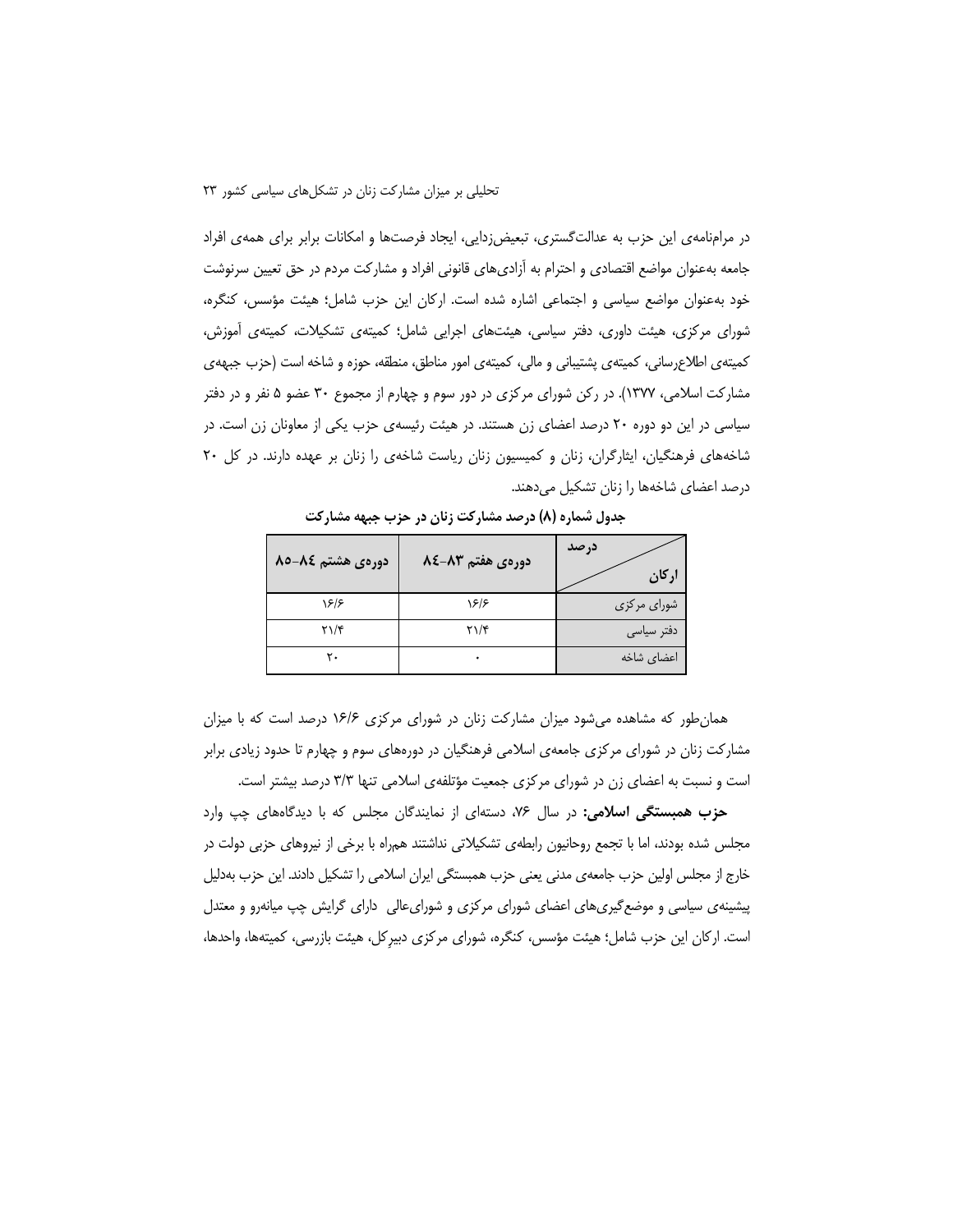شعب و حوزهها است. هیئت مؤسس این حزب ١١ نفر عضو دارد که همگی آنها مرد هستند (حزب همبستگی، ١٣٧۶). درصد مشاركت زنان در بقيهى قسمتها در جدول زير موجود است:

| دور سوم                  | دور دوم                  | دور اول | درصد مشاركت         |
|--------------------------|--------------------------|---------|---------------------|
| $\lambda$ 7- $\lambda$ ٤ | $\lambda$ ٤- $\lambda$ ۲ | 12-17   | اركان               |
| ء                        | ٩                        | ٩       | شورای مرکزی         |
| ۴c                       | ۱۳                       | ۱۳      | كنگره               |
| ٠                        |                          |         | بازرسى              |
| ۴                        |                          |         | كميتهى دانشجويي     |
| ۱۰۰                      | ۱۰۰                      |         | کمیته <i>ی</i> زنان |
| ç                        |                          |         | اعضاي فعال          |

جدول شماره (۹) درصد مشارکت زنان در حزب همبستگی اسلامی <sup>۲۰</sup>

همان طور که مشاهده می شود میزان مشارکت زنان در این حزب سیر نزولی داشته و این میزان در دور اول و دوم در مقایسه با دور سوم بیشتر بوده است. میزان فعالیت زنان در ارکان مختلف این حزب بهطور یکنواخت پایین است و در برخی ارکان زنان بهطور کلی غیبت دارند. از سوی دیگر درصدهای زنان در بخشهای مدیریت و تصمیم گیری بسیار پایین است.

حزب اسلامی کار: پس از انحلال حزب جمهوری اسلامی، شاخهی کارگری این حزب منحل نشد و در تاریخ ۷۷/۱۱/۲۹ بهشکل رسمی فعالیت خود را با نام حزب اسلامی کار آغاز کرد. این حزب نیز جزو احزاب معتدل و میانهرو و جناح چپ محسوب میشود (همان). ارکان حزب شامل؛ هیئت مؤسس، کنگره، شورای مرکزی، شورای اجرایی دفتر سیاسی، شورای برنامهریزی، شورای استان، شهرستان، بخش و سازمان های وابسته، کانون، حوزه، هسته، عضو و هوادار است (حزب اسلامی کار، ۱۳۷۷). در این حزب ۲۲ درصد از اعضای فعال و ۳۳ درصد از اعضای هیئت مؤسس را زنان تشکیل می دهند. در دورهی قبل ۲۰ درصد اعضای شورای مرکزی را زنان تشکیل میدادند. اما در حال حاضر، سهم زنان در دور سوم شورای مرکزی این حزب به ۱۷ درصد کاهش یافته است. در هیئت اجرایی ۵۰ درصد اعضا زن هستد و در دفتر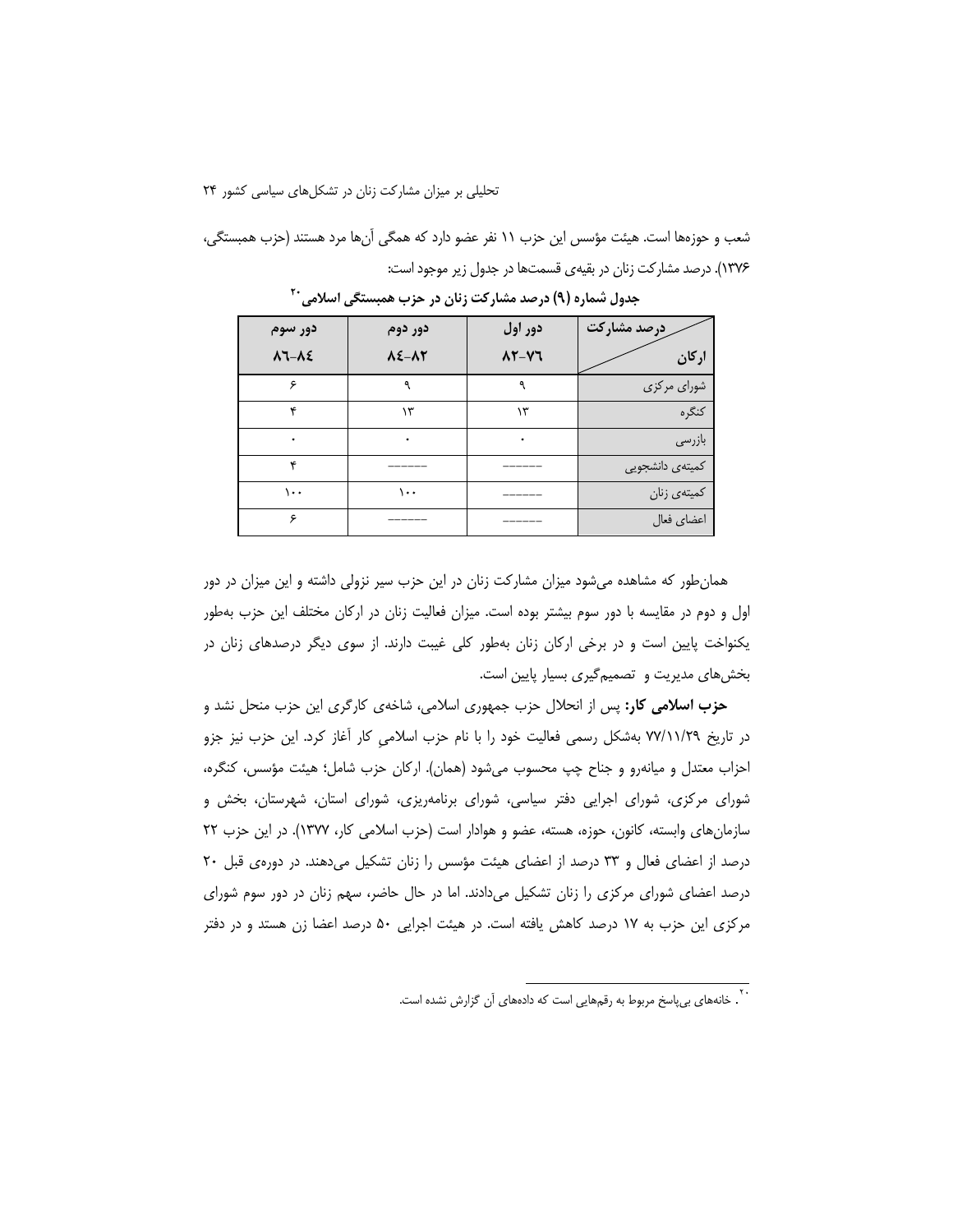سیاسی در دوره جدید هیچ زنی عضویت ندارد. در حالی که در دورهی قبل ۳۰ درصد اعضا زن بودند. در شورای برنامهریزی نیز تعداد زنان کاهش یافته و از ۱۰ درصد به ۵ درصد رسیده است.

| دورەى سوم                | دورەى دوم | ررصد مشاركت      |
|--------------------------|-----------|------------------|
| $\Lambda$ Y- $\Lambda$ ۳ | 13-19     | اركان            |
| ۱۷                       | ٢٠        | شورای مرکزی      |
|                          | ۳٠        | دفتر سياسى       |
| ۵                        |           | شورای برنامهریزی |
| ۵۰                       |           | هيئت اجرايي      |
| ٢٢                       |           | اعضاي فعال       |

جدول شماره (۱۰) درصد مشارکت زنان در حزب اسلامی کار<sup>۲۱</sup>

با توجه به ارقام فوق فعالیت زنان در این حزب مانند بسیاری از احزاب دیگر به لحاظ کمی سیر نزولی داشته است، اما نسبت به سایر احزاب در آخرین دوره درصد زنان در شورای مرکزی بیشتر است. تفاوت ارقام در شورای مرکزی و دفتر سیاسی که بیشترین قدرت در خصوص تصمیمگیری و سیاستگذاری متمرکز است در مقایسه با هیئت اجرایی که وظایف آن در خصوص اجرای مصوبههای حزبی است تفاوتی قابل توجه وجود دارد و تنها در این بخش حضور زنان افزایش داشته است.

#### تحليل نـهايي دادهها:

از مطالعهی دادههای مربوط به میزان مشارکت زنان در سطوح مختلف ارکان حزبی کشور می توان به این نتايج رسيد:

۱. میزان مشارکت زنان در بخشهای مختلف ارکان حزبی بهشدت پایین است. این پدیده در سطوح بالایی ارکان احزاب مانند شورای مرکزی و دفتر سیاسی که سطوح تصمیم گیری و سیاست گذاری هستند و از ارکان کلیدی حزب بهشمار میآیند قابل توجه تر است. حتی در برخی از موارد که مشارکت فعالان زن در سطح عضوگیری افزایش داشته، مشارکت آنان در سطوح عالی سیر نزولی را نشان میدهد. بهطور مثال برخی از احزاب مانند جمعیت مؤتلفهی اسلامی و جامعهی اسلامی فرهنگیان که اعضای

<sup>&</sup>lt;sup>۲۱</sup> . خانههای ب<sub>ه ن</sub>یاسخ مربوط به رقمهایی است که دادههای آن گزارش نشده است.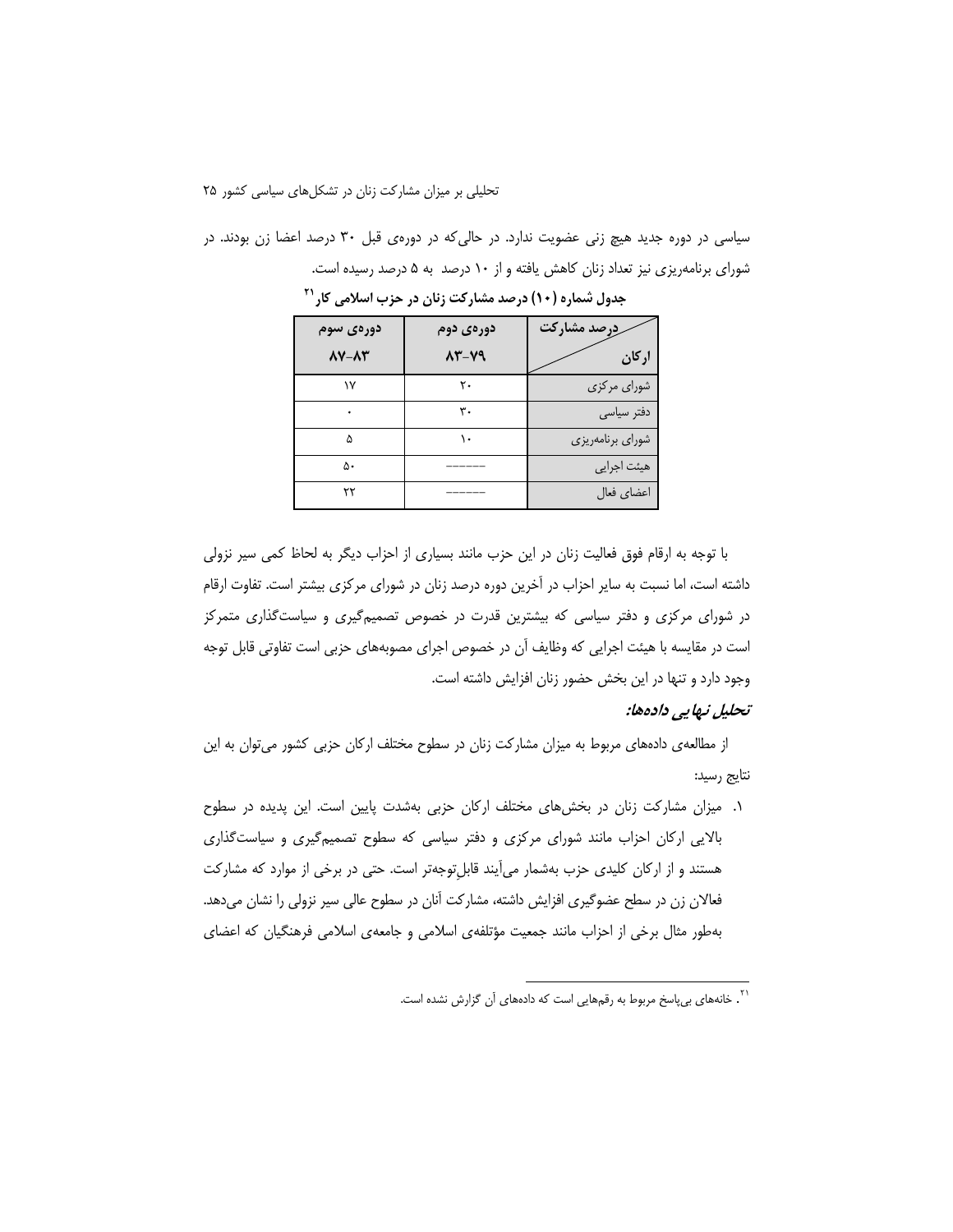فعال آنان افزایش داشته، اما میزان مشارکت زنان در بخشهای اصلی مانند شورای مرکزی، کنگره یا هیئت اجرایی با کاهش روبهرو بوده است.

- ۲. طبق دادههای بهدستآمده مشخص شد که مشارکت زنان در سطوح پایین احزاب راست افزایش داشته در حالي كه در احزاب چپ با كاهش روبهرو بوده است. اگر در احزاب جمعيت مؤتلفهي اسلامي، جامعهي اسلامی فرهنگیان و جامعهی اسلامی مهندسین، درصد اعضای فعال افزایش داشته است و در حزب همبستگی نیز تنها در دورهی دوم در شاخهی جوانان چهار تا پنج زن فعال بودند و در دورهی سوم هیچ زنی فعالیت نداشته است.
- ۳. دادههای بهدستآمده نشان میدهد که درصد مشارکت زنان در سطوح عالی در احزاب چپ و راست تفاوتی معنادار ندارد و در هر دو جناح سیاسی میزان مشارکت زنان به شکلی کاملاً نامتناسب پایین است. با این حال بهطور متوسط ۱۸ درصد از اعضای شورای مرکزی احزاب راست زن هستند که این نسبت در شورای مرکزی احزاب چپ به ۱۳/۳۷ درصد کاهش می یابد.
- ۴. دادههای بهدستآمده بیان گر آن است که بین ساختار مردسالارانهی قدرت حاکم بر بدنهی اصلی احزاب کشور و میزان مشارکت محدود زنان در شورای مرکزی و کمیتههای کلیدی احزاب سیاسی کشور (هم جناح راست و هم جناح چپ) ارتباط وجود دارد.
- ۵. در سازمان مجاهدین انقلاب اسلامی میتوان گفت زنان غیبت کلی دارند، اما در حزب مؤتلفهی اسلامی (از جناح راست) میزان مشارکت زنان در مقایسه با احزاب جدید مانند حزب همبستگی، کارگزاران و جامعهی اسلامی مهندسین تفاوتی وجود ندارد.

# نتيجه گيري

با نگاه به تاریخچهی احزاب در جهان و حتی در ایران که عمر طولانی ندارند، زنان هیچگونه قدرت و حضور مستقیمی را داخل حزب در اختیار نمیگیرند. احزاب بهعنوان نهادهای مدنی با سازماندهی ظرفیتها و تواناییهای اقشار و گروههای مختلف مردمی، همچنین با پرورش نیروهای لازم میتوانند در تغییر ساختار فرهنگی دولت در جهت رفع نابرابری جنسی نقشی مؤثرتر ایفا کنند و سبب مشارکت آحاد مردم در امر قانونگذاری بدون جهتیابی خاص شوند. اهمیت جایگاه احزاب به لحاظ نقشی است که میتوانند در سلامت توزیع قدرت و جلوگیری از انحصار اُن در دست گروه یا قشر خاص و در نهایت اصلاح ساختار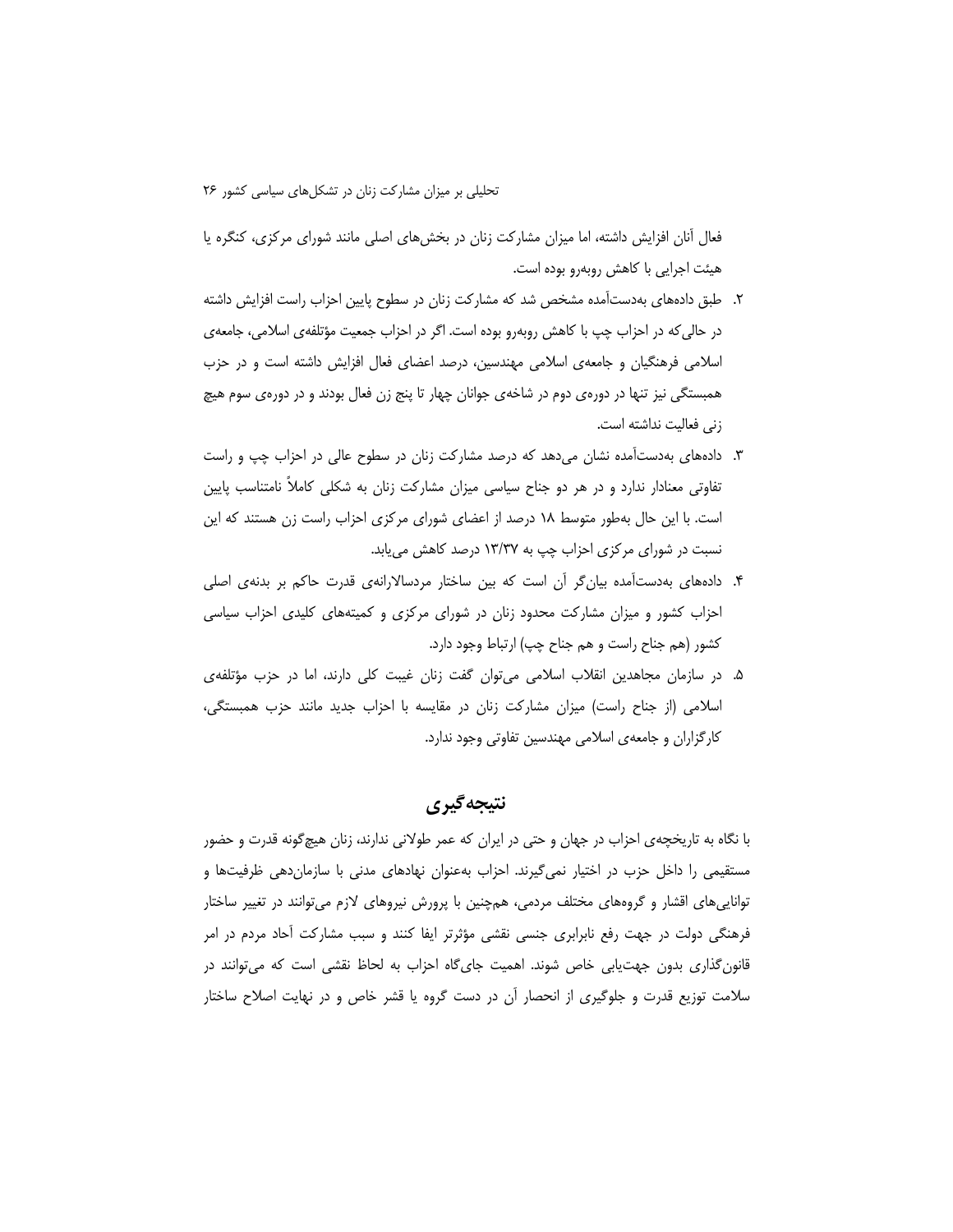حکومتی و ادارهی کشور داشته باشند. توانایی زنان برای به عهده گرفتن مشاغل سیاسی ارتباطی تنگاتنگ با حضور و قدرت آنها در احزاب سیاسی دارد و احتمال کسب کرسی های بیشتر در سیستم رسمی برای زنان هنگامی زیاد است که زنان عضو احزاب باشند و با ایجاد حساسیتی زنانه در درون احزاب، ضرورتبخشی به اولویت توان مندی سیاسی رسمی زنان را پدید آورند. هم چنین تا زمانی که مشارکت منطقی زنان در احزاب، بهویژه در ارکان دارای نفوذ، محقق نشده است، سهم واقعی آنها از سیاستگذاری دولتی همچنان یک هدف دستنیافتنی است. درحالی که که الگوهای سنتی کار در بسیاری از احزاب سیاسی، کماکان مانع اصلی در مشارکت زنان در عرصهی سیاسی فراهم کرده است.

یکی از موانع اصلی که زنان نتوانستهاند مشارکتی فعالانه در احزاب داشته باشند، غلبهی فرهنگ مردسالار در احزاب سیاسی کشور است. بر اساس پژوهشی که بهعمل آمد مشخص شد که گرچه حضور زنان در سطح ستادی و پایینی هرم قدرت در احزاب سیاسی کشور، فارغ از جناح سیاسی و قدمت تأسیس آنها، در خور توجه است، اما این تعداد بهتدریج که به بالای هرم قدرت نزدیکتر میشویم دچار ریزش میشود و با کاهش نسبی مواجه است. بهعبارت دیگر، نقش زنان بیشتر در راستای نقش طبیعی آنان یعنی خدمت رسانی و نقش های ستادی است و تعداد زنان در پستهای کلیدی –که دروازهی ورودی به مناصب پارلمانی و دولتی هستند– با تعداد کلی زنان عضو در احزاب تناسب ندارد. بنابراین وجود چنین ساختارهایی در قدرت زمینه را برای شکستن حصارها و رسیدن به پستهای کلیدی دشوارتر میکند، قلمرو قدرت مردان و کنترل و استیلای که بر سازمانهای سیاسی احزاب دارند، زنان را از صحنهی اصلی و کمیتههای کلیدی احزاب خارج می کند. از سوی دیگر، زنان خود یک حوزهی انتخابی طبیعی عظیم را تشکیل میدهند. بدیهی است که توجه به نیازها و مطالبات زنان در برنامهریزیهای احزاب و نگاه منطقی تر به نوع مشارکت آنها، ظرفیتهای قابل توجه را در اختیار آنان قرار میدهد که در صورت بهرهبرداری از آن میتوان راه را برای رسیدن به اهداف توسعهی سیاسی هموارتر کرد.

## منابع

**آبوت، پاملا و کلر والاس (١٣٨٣)** جامعهشناسي زنان، ترجمه: منيژه نجمءراقي، چاپ سوم، تهران: نشر ني. **بابایی، غلام رضا (۱۳۶**۵) فرهنگ علوم سیاسی، تهران: شرکت نشر و پخش ویس. بشیریه، حسین (۱۳۷۶) جامعهشناسی سیاسی، تهران: نشر نی.